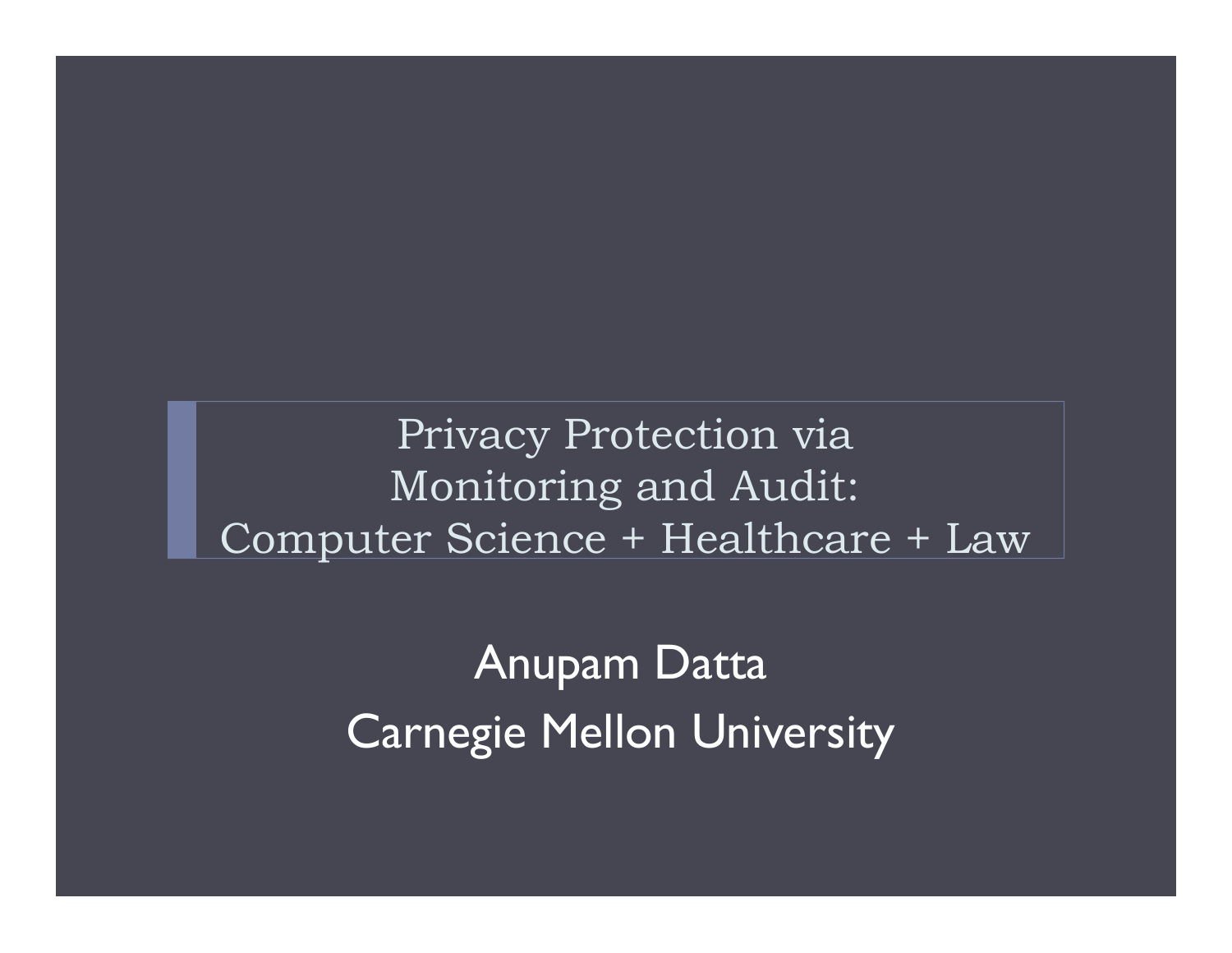### Personal Information Governance



Desiderata: Respect privacy expectations in the *transfer* and *use* of personal information within and across organizational boundaries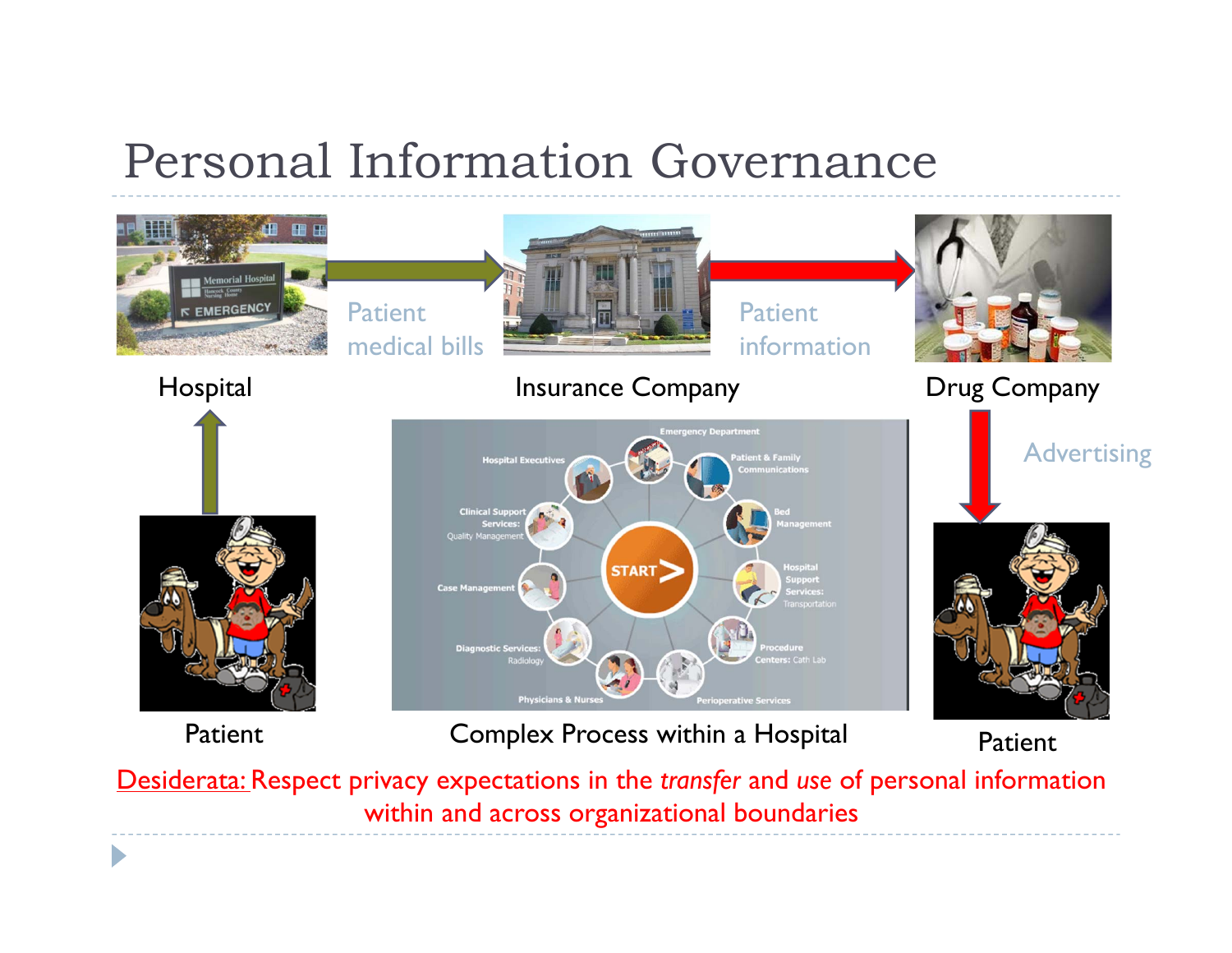## A Problem of Growing Importance

- $\blacktriangleright$  Increased privacy legislation in the US and Europe
	- FERPA (educational institutions), HIPAA and HITECH (health care providers), GLBA (financial institutions), data breach notification laws
- $\blacktriangleright$  Increased digitization implies higher volumes of inappropriate disclosures and uses
- $\blacktriangleright$  Increased lawsuits and fines
	- ChoicePoint 2005 (\$26M), TJX 2005 (\$256M), DVA 2009 (\$20M), CVS 2009 (\$2.25M), Rite Aid 2010 (\$1M)
- $\blacktriangleright$  Increased public awareness
	- CDT, EPIC, Markle Foundation, Patient Privacy Rights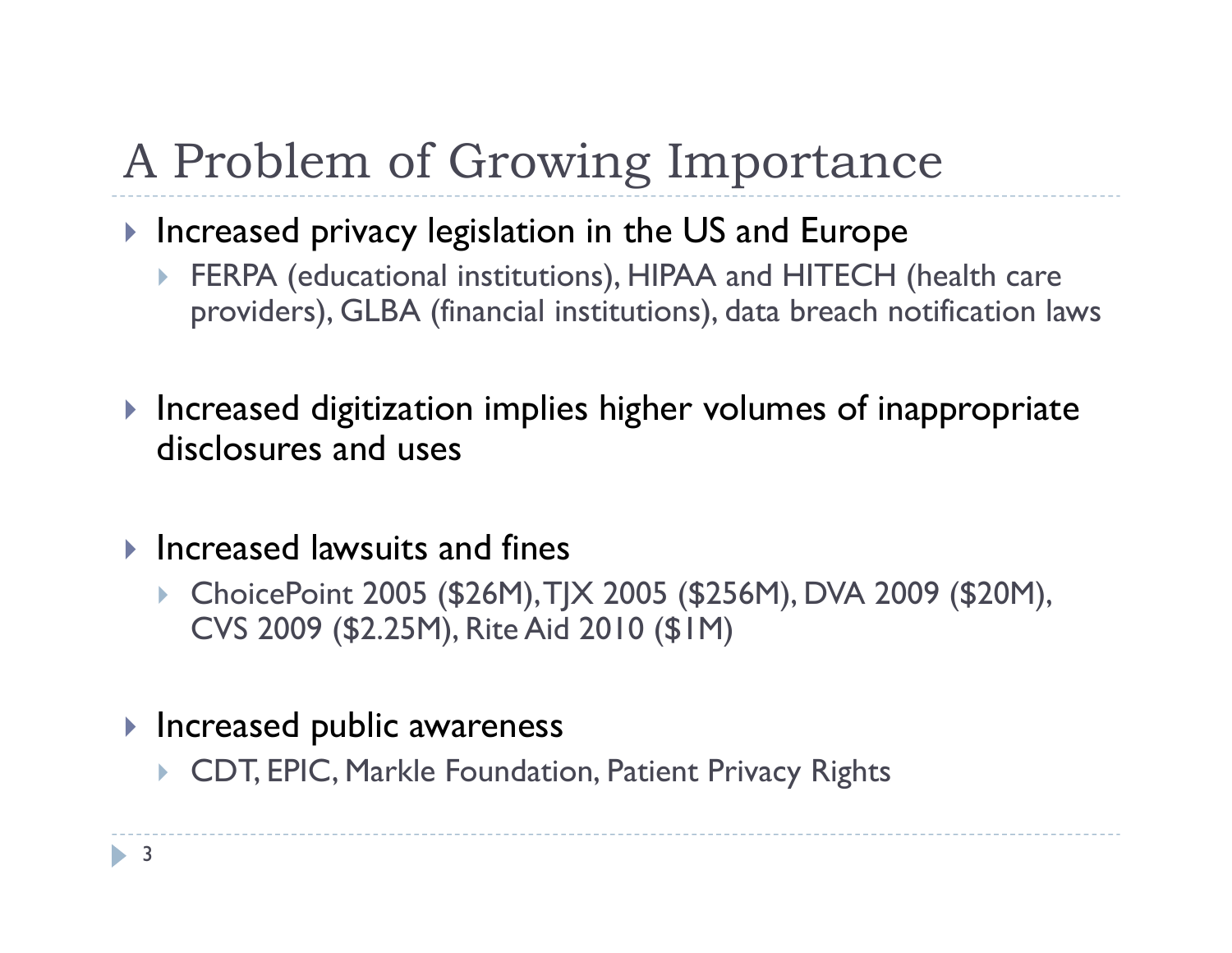### Research Goal

Develop methods and tools to help organizations be compliant with privacy regulations and internal policies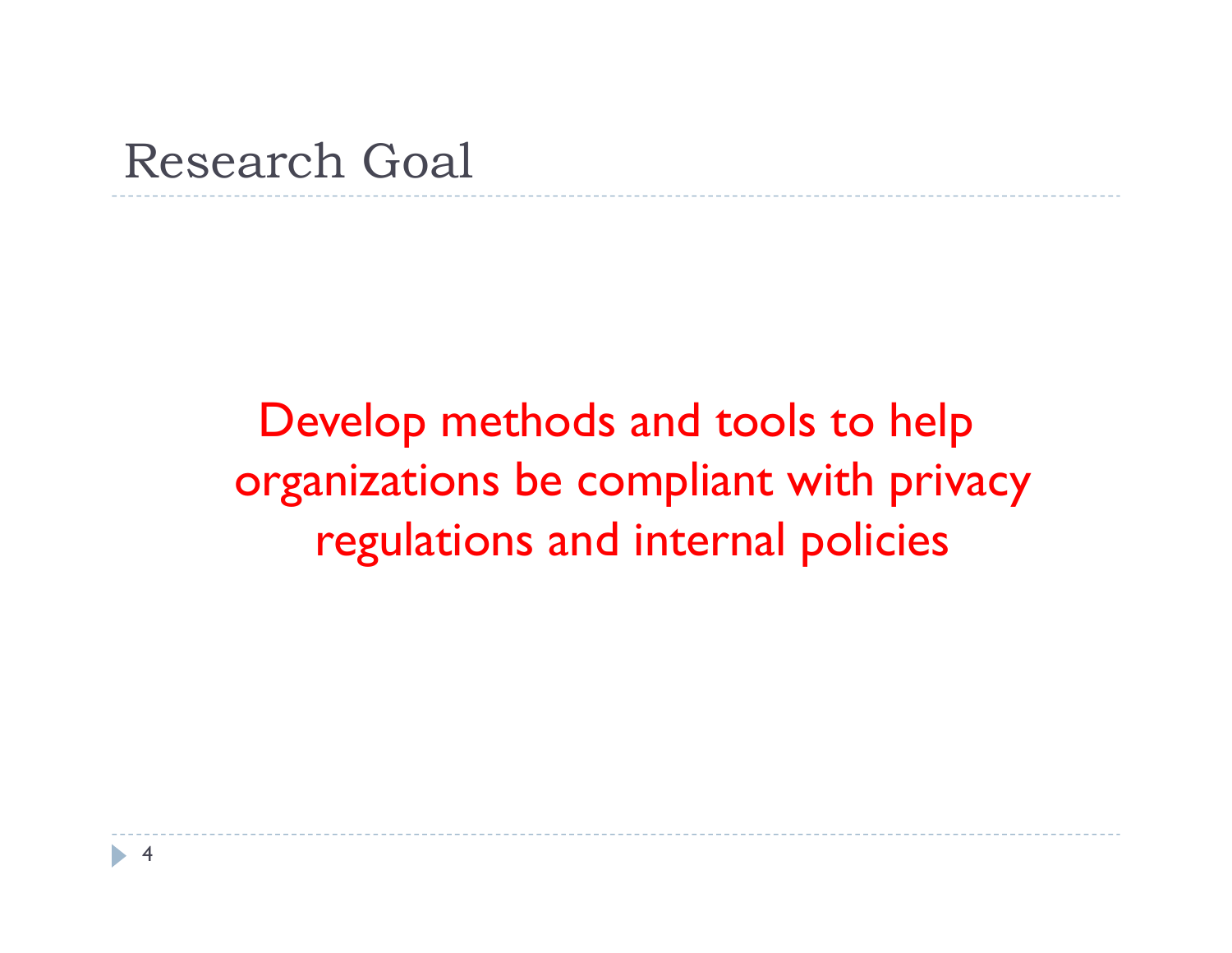### Approach



Monitoring and Audit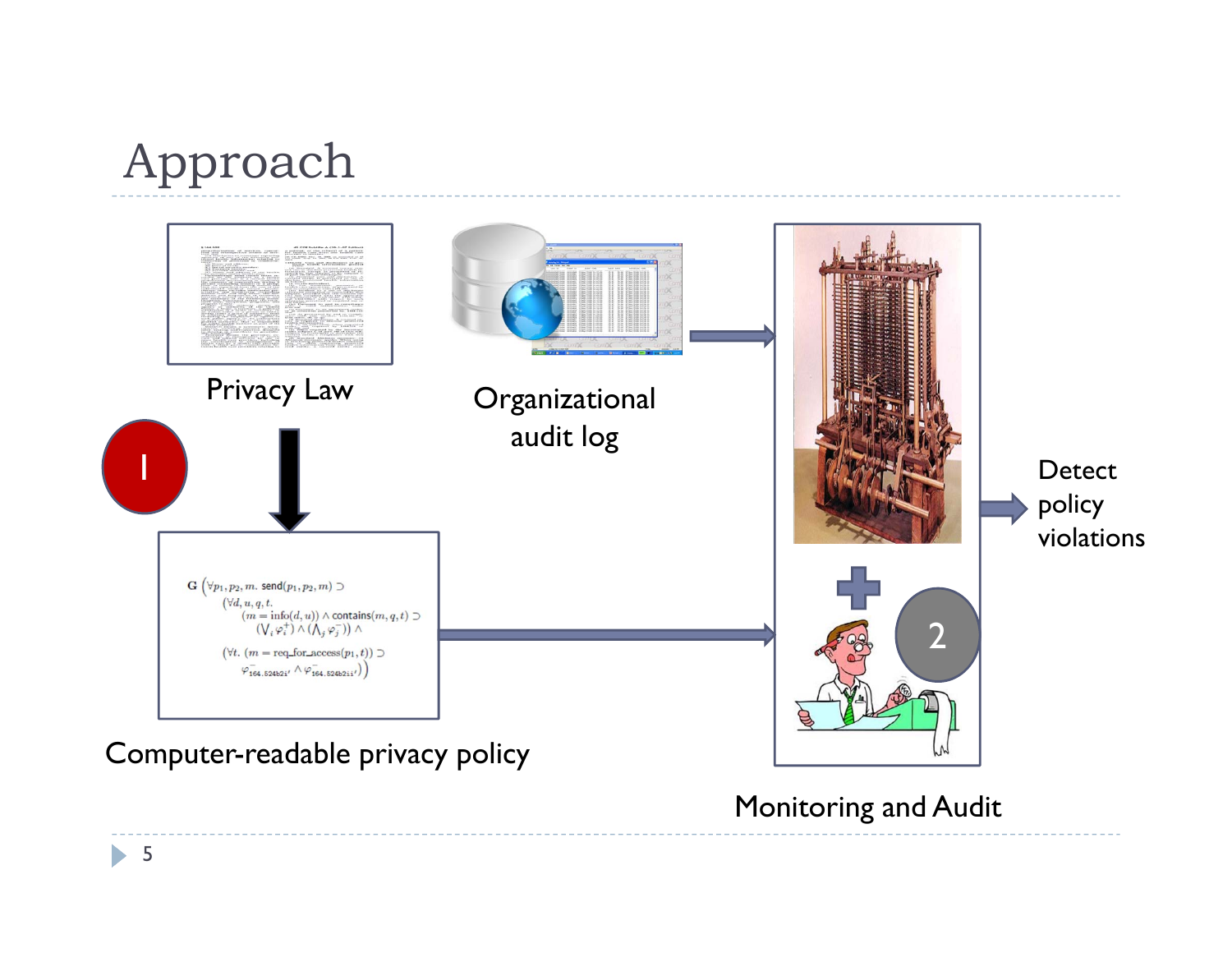

## Representing Complex Privacy Laws

### **Challenges**

- $\blacktriangleright$  Identifying core privacy concepts in long, dense legal text
	- HIPAA has 84 operational clauses about disclosures of protected health information (~30 pages)
- Understanding how individual clauses should be combined
	- permitting clauses, denying clauses, cross-references, exceptions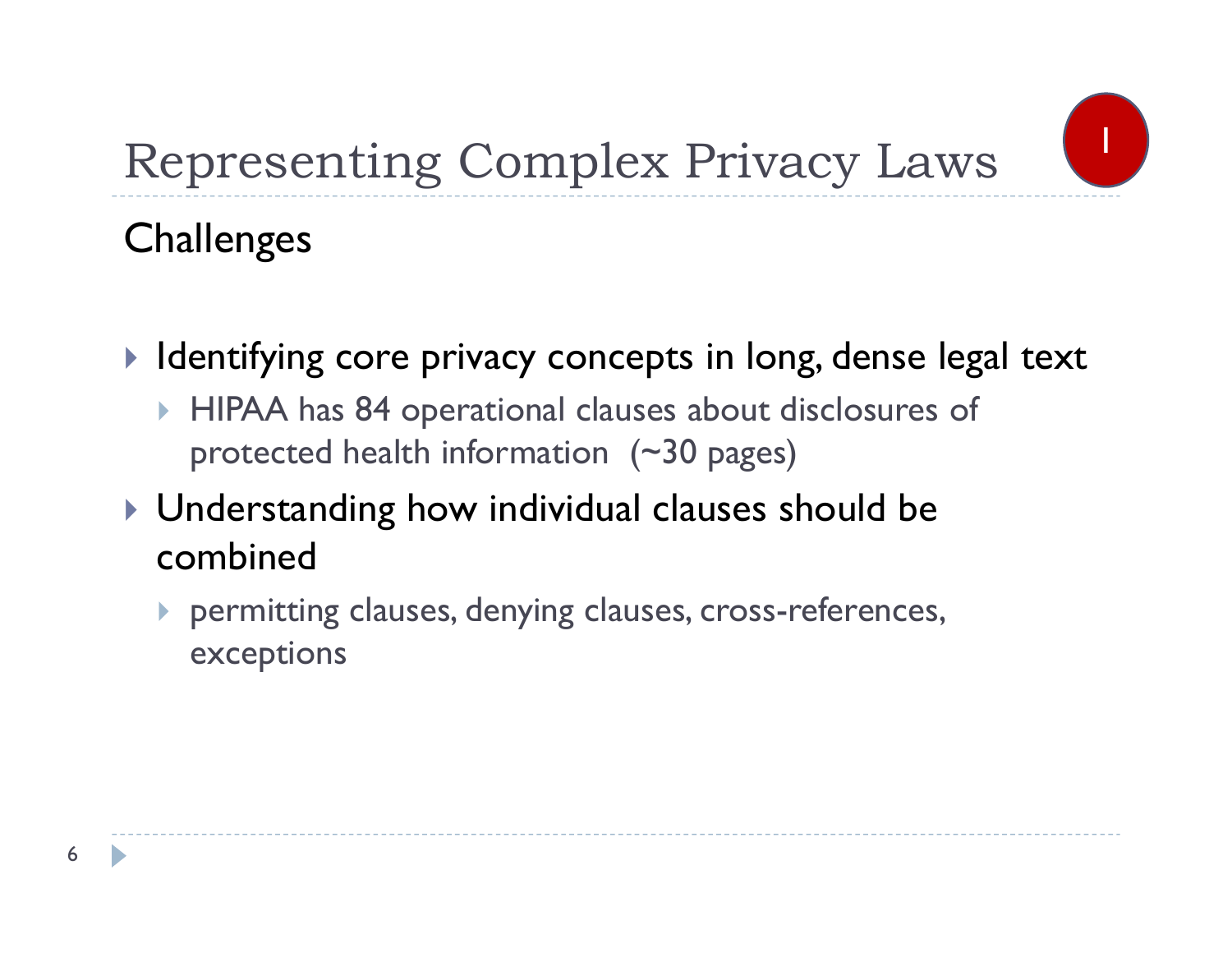D

- 1. PrivacyLFP, a first-order logic (language) for representing privacy laws
- 2. First complete logical formalization of all disclosurerelated clauses in the HIPAA Privacy Rule and the Gramm-Leach-Bliley Act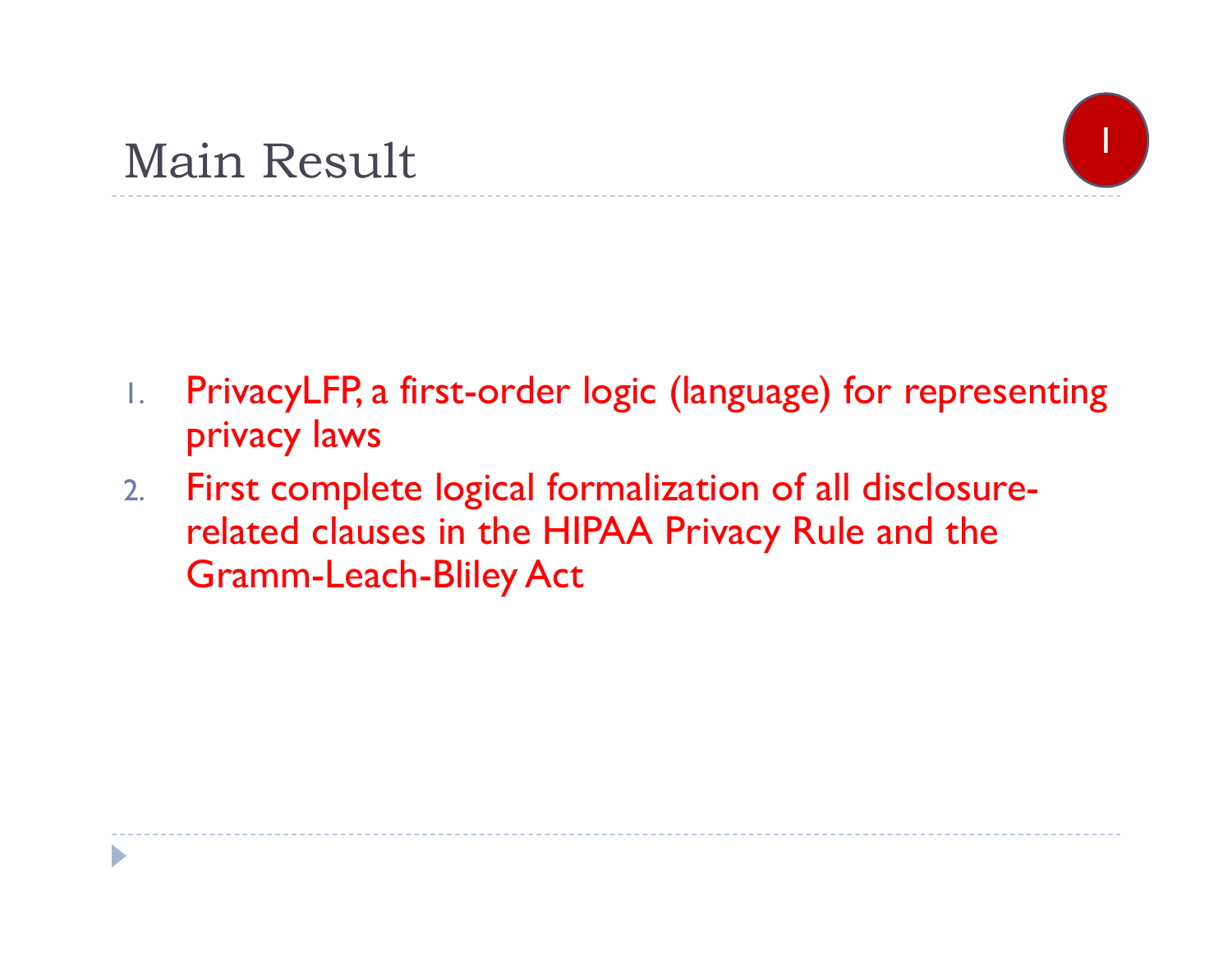A covered entity may disclose an individual's protected health information (phi) to law-enforcement officials for the purpose of identifying an individual if the individual made a statement admitting participating in a violent crime that the covered entity believes may have caused serious physical harm to the victim

#### $\mathbb{R}^n$ **Basic concepts in privacy laws**

- Actions: send(p1, p2, m)
- Roles: inrole(p2, law-enforcement)
- Data attributes: attr\_in(prescription, phi)
- **T** Purposes: purp\_in(u, id-criminal))
- Beliefs: believes-crime-caused-serious-harm(p, q, m)

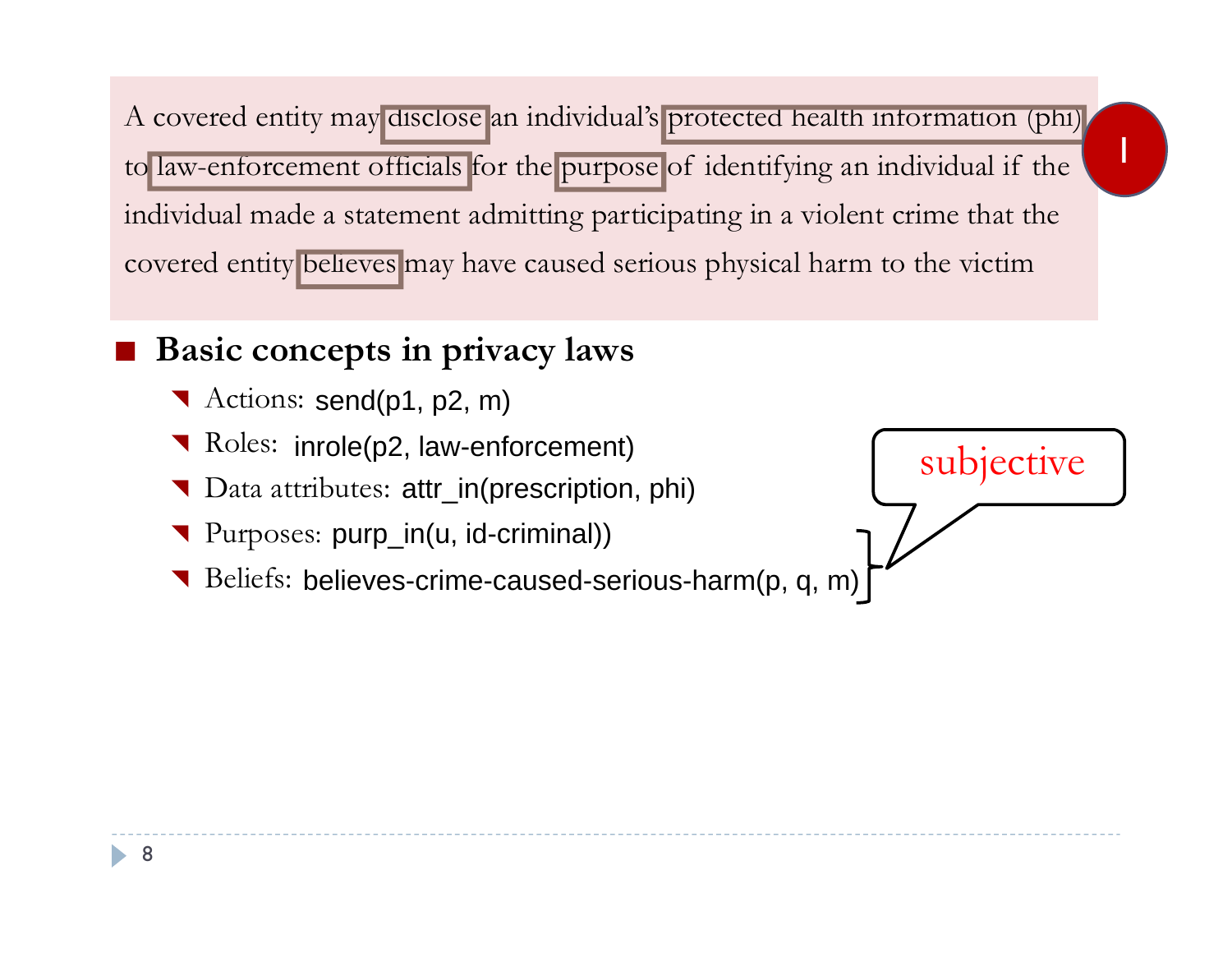A covered entity may disclose an individual's protected health information (phi) to law-enforcement officials for the purpose of identifying an individual if the individual made a statement admitting participating in a violent crime that the covered entity believes may have caused serious physical harm to the victim

#### $\mathbb{R}^n$ **Basic concepts in privacy laws**

- Actions: send(p1, p2, m)
- Roles: inrole(p2, law-enforcement) <br>
Roles: inrole(p2, law-enforcement) subjective
- Data attributes: attr\_in(prescription, phi)
- **T** Purposes: purp\_in(u, id-criminal))
- Beliefs: believes-crime-caused-serious-harm(p, q, m)

### **Temporal constraints**

- Past provision:  $\theta$  state(q, m)
- ▼ Future obligation: 0 send(p1, p2, m)

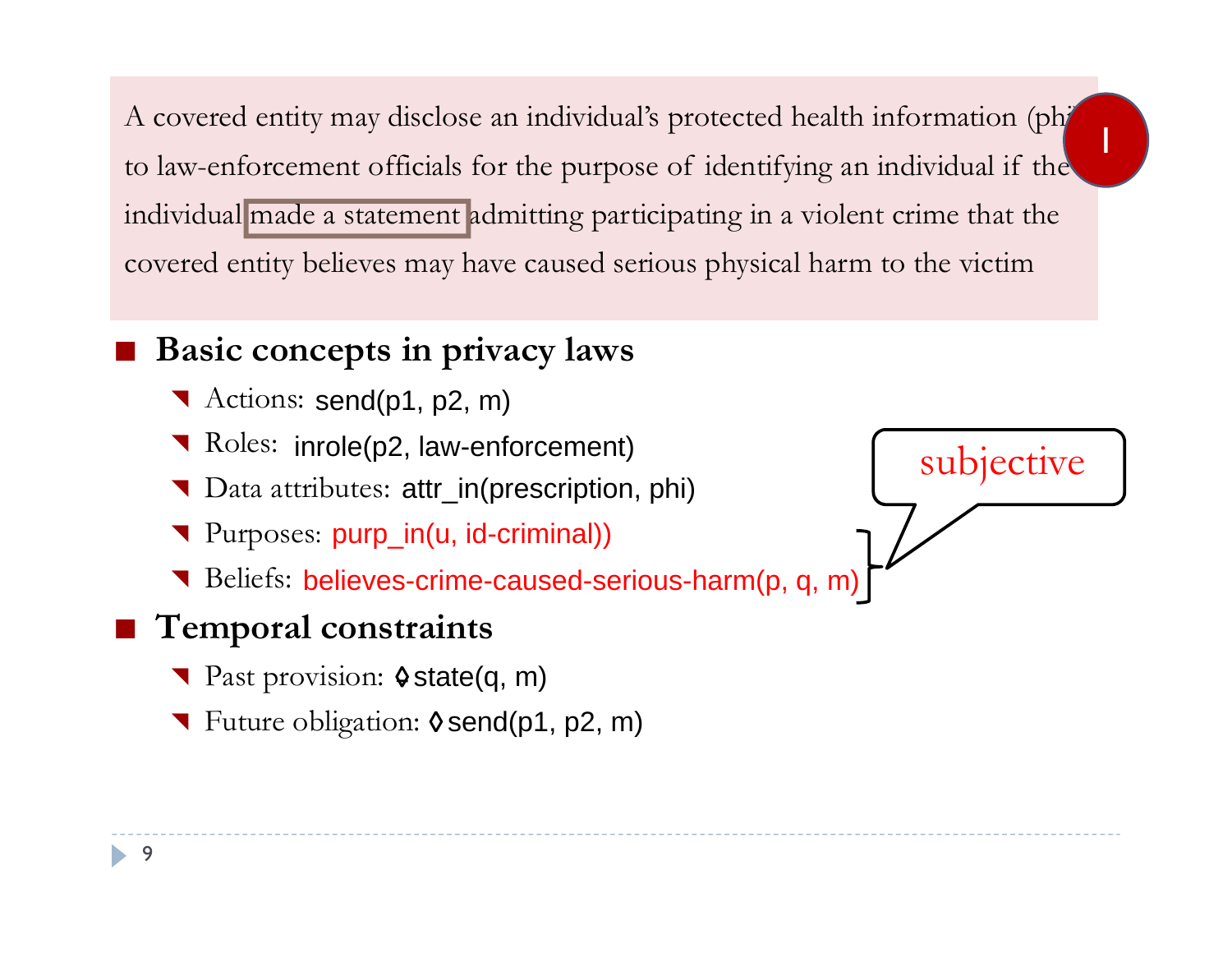## Example HIPAA Clause

A covered entity may disclose an individual's protected health information (phi) to law-enforcement officials for the purpose of identifying an individual if the individual made a statement admitting participating in a violent crime that the covered entity believes may have caused serious physical harm to the victim

```
∀p1, p2, m, u, q, t. 
 (send(p1, p2, m) 
∧
  inrole(p2, law-enforcement) 
∧
  tagged(m, q, t, u) 
∧
 attr_in(t, phi))
  ⊃
(purp_in(u, id-criminal)) 
     ∧
 m'. state(q,m') 
∧is-admission-of-crime(m')
     ∧believes-crime-caused-serious-harm(p1, q, m')
```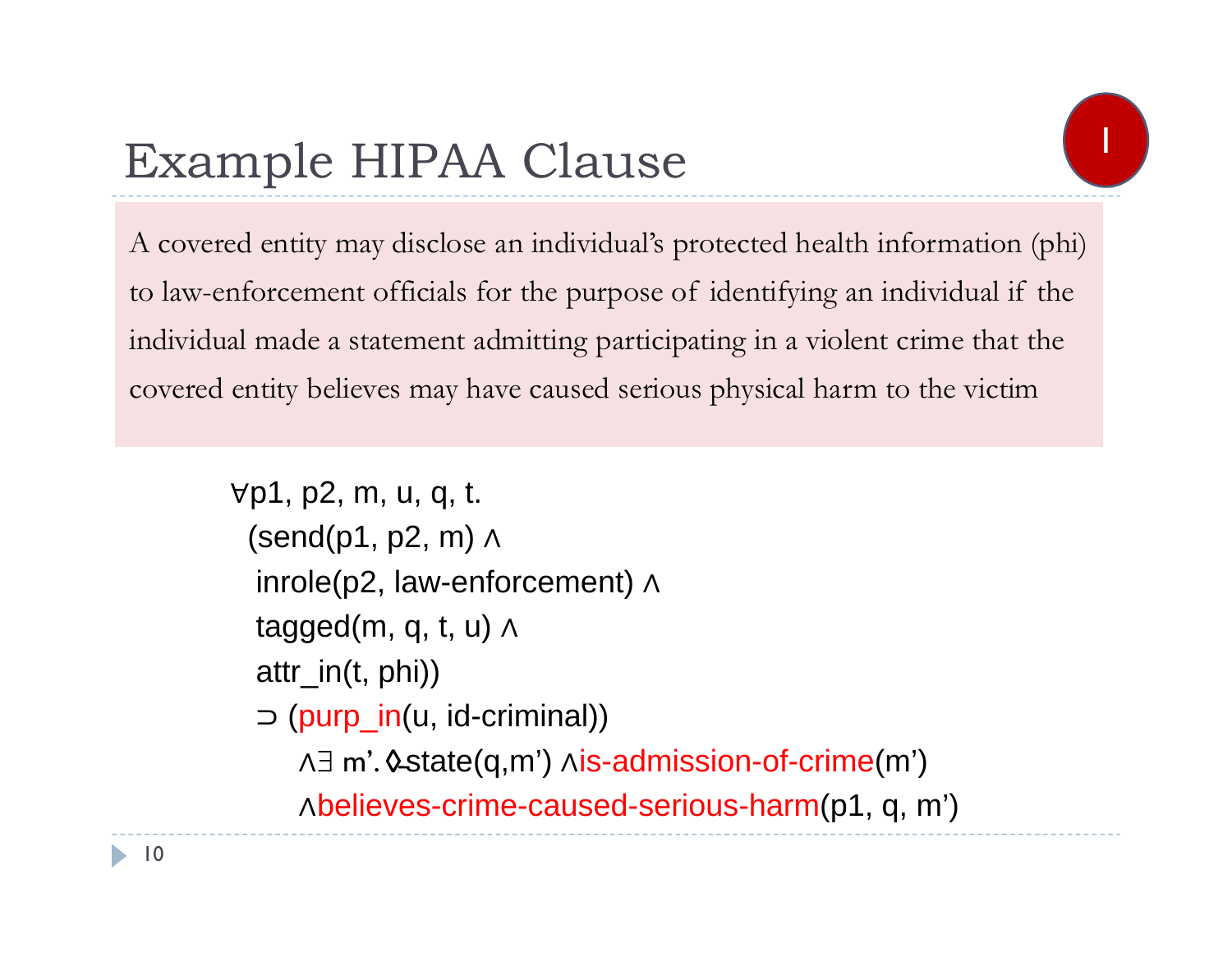

## Combining Clauses

### ▶ Two types of clauses

- Positive norm: disclosure permitted *if* requirement satisfied
	- $\blacktriangleright$  "A covered entity may disclose protected health information for treatment activities  $[...]$ " [HIPAA 164.506(c)(2)]
- Negative norm: disclosure permitted *only if* requirement satisfied
	- $\blacktriangleright$  "A covered entity must obtain authorization for any use or disclosure of psychotherapy notes." [HIPAA 164.508(a)(2)
- A disclosure is permitted if it satisfies a*t least one* positive norm and *all* the negative norms

$$
\mathsf{maxsend}(p_1, p_2, m) \triangleq \left(\bigvee_i \varphi_i^+\right) \wedge \left(\bigwedge_j \varphi_j^-\right)
$$

11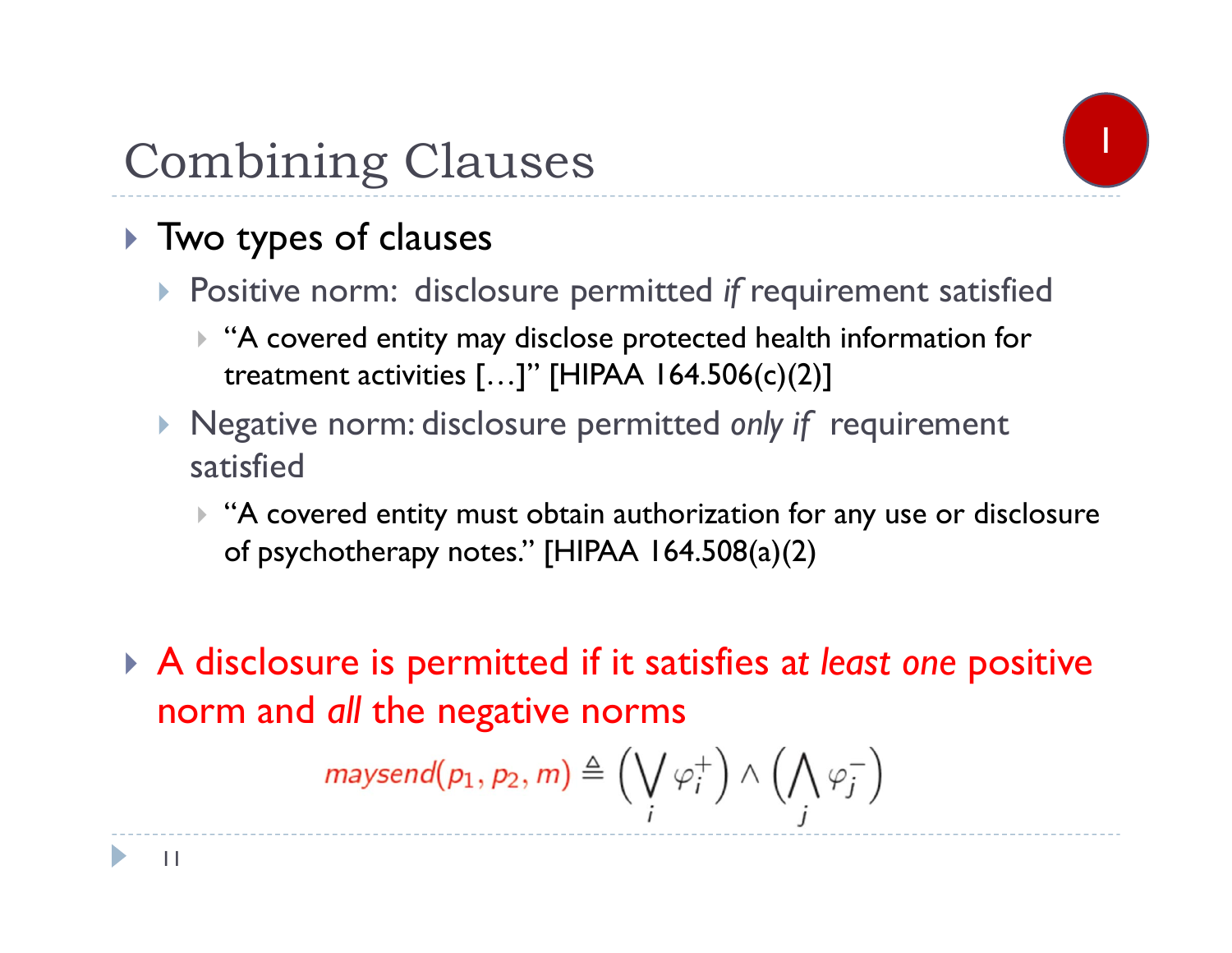

## Structure of HIPAA and GLBA

### HIPAA Privacy Rule

- Deny all transmissions not explicitly allowed
- ▶ 56 positive norms, 7 negative norms, 19 exceptions
- Formalization in logic: 94 pages with explanation

### GLBA

- $\blacktriangleright$  Allow all transmissions not explicitly denied
- ▶ 5 negative norms and 10 exceptions
- **Formalization in logic: 12 pages with explanation**
- $\blacktriangleright$  Important property of formalization
	- $\blacktriangleright$  Traceability: Each clause in law corresponds to one norm or exception in formalization (roughly)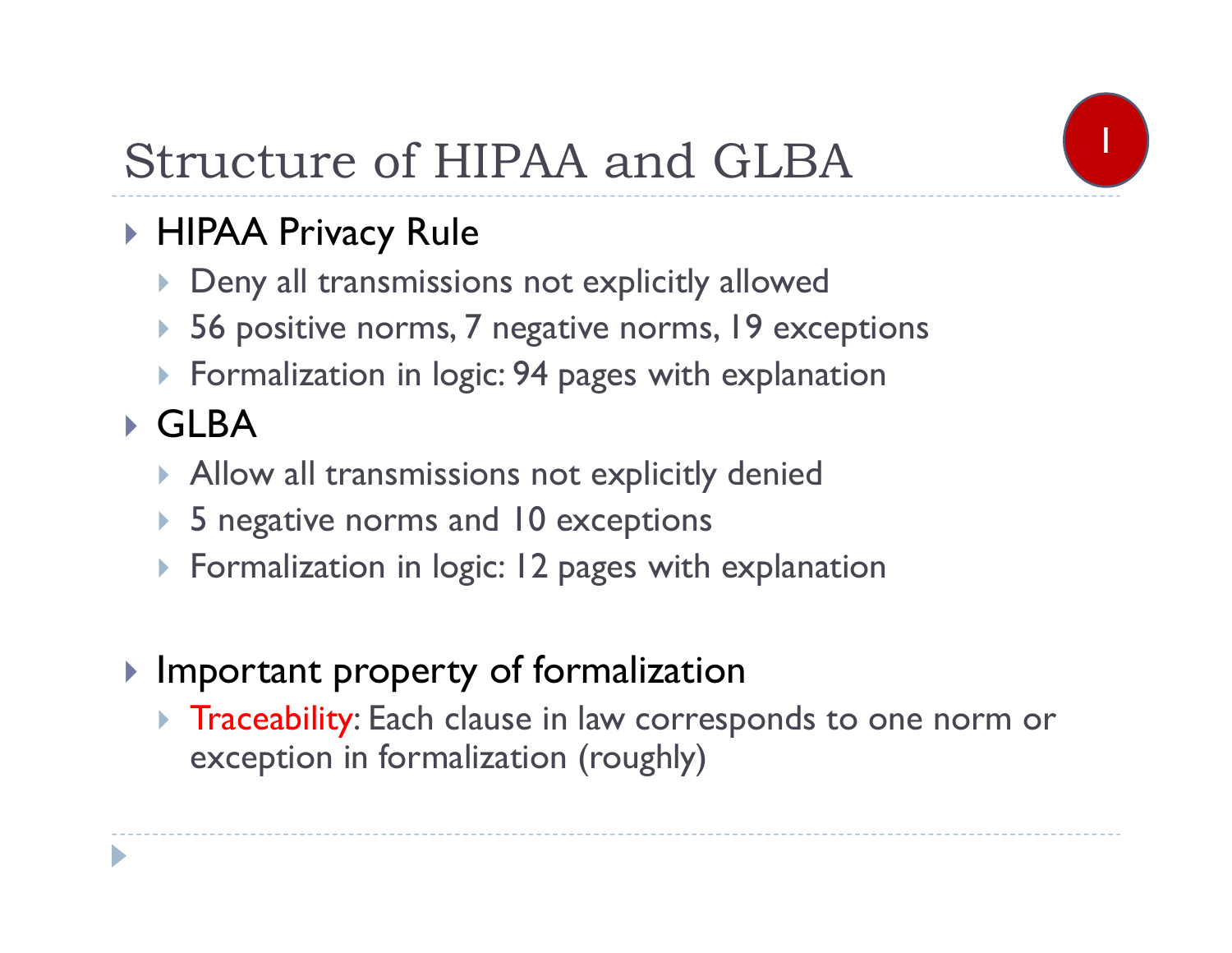### Approach



Monitoring and Audit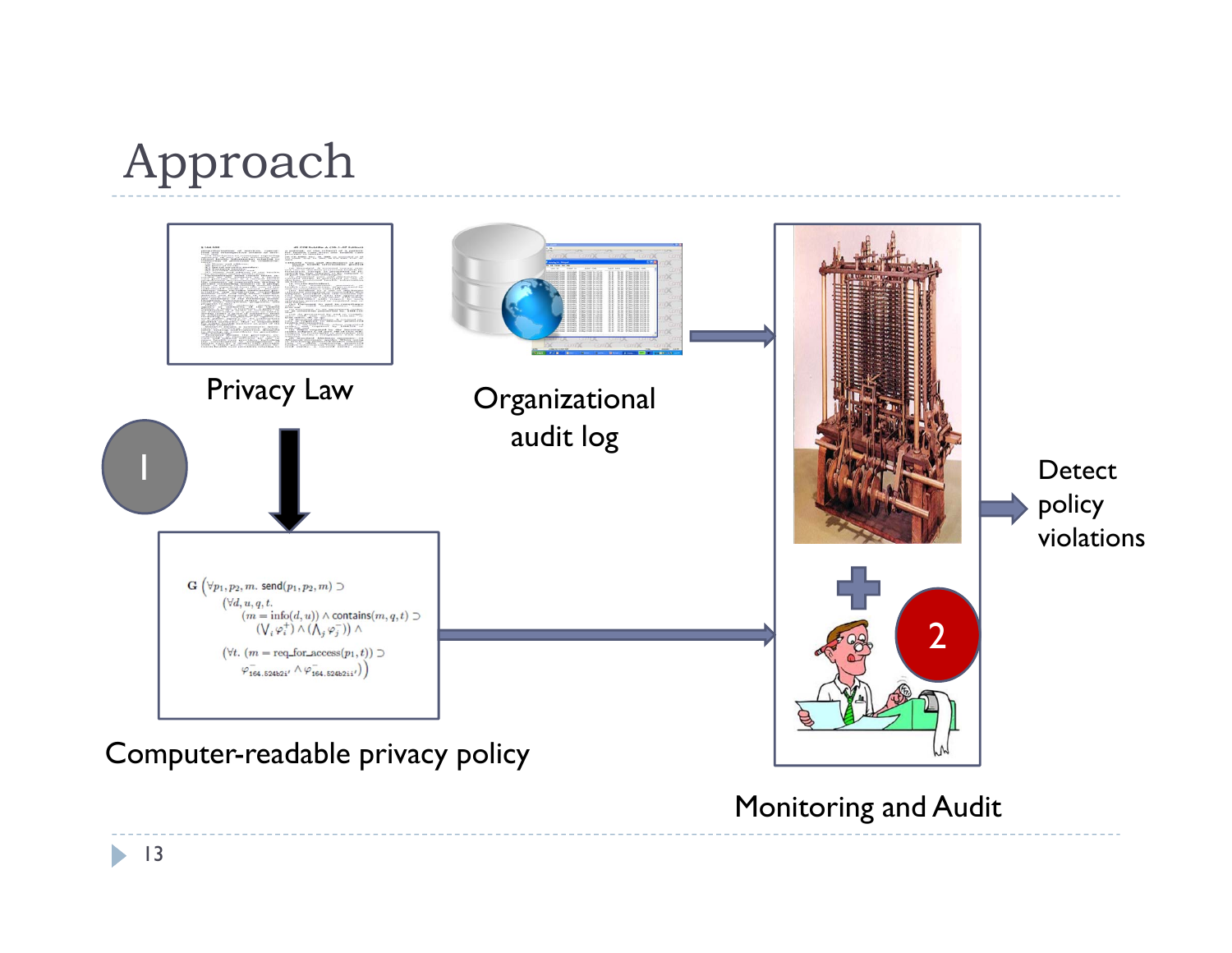

## Main Challenge in Enforcing Privacy Laws

- **Incompleteness of logs makes fully automated** enforcement impossible
	- Subjective (stores only objective events)
	- $\blacktriangleright$ Future (stores only past and current events)
	- Spatial (logs may be distributed)

D

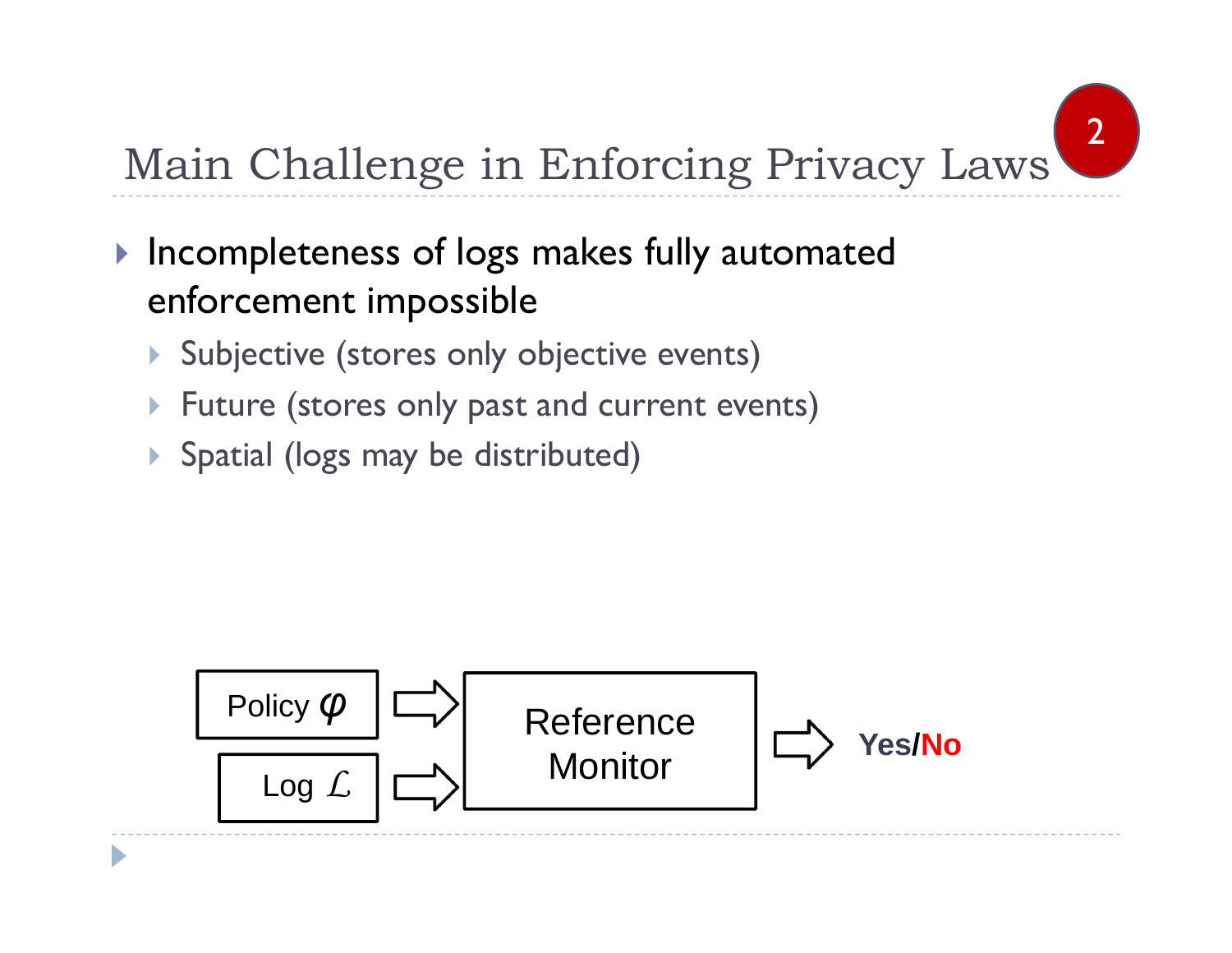

### Reduce Algorithm

### $\blacktriangleright$  Define an iterative algorithm (reduce  $(\mathcal{L}, \boldsymbol{\varphi}) = \boldsymbol{\varphi}'$  )

- **Output a policy that cannot be checked on the current log**
- $\blacktriangleright$ Minimize human effort

D

 $\blacktriangleright$  Check as much of the policy as possible

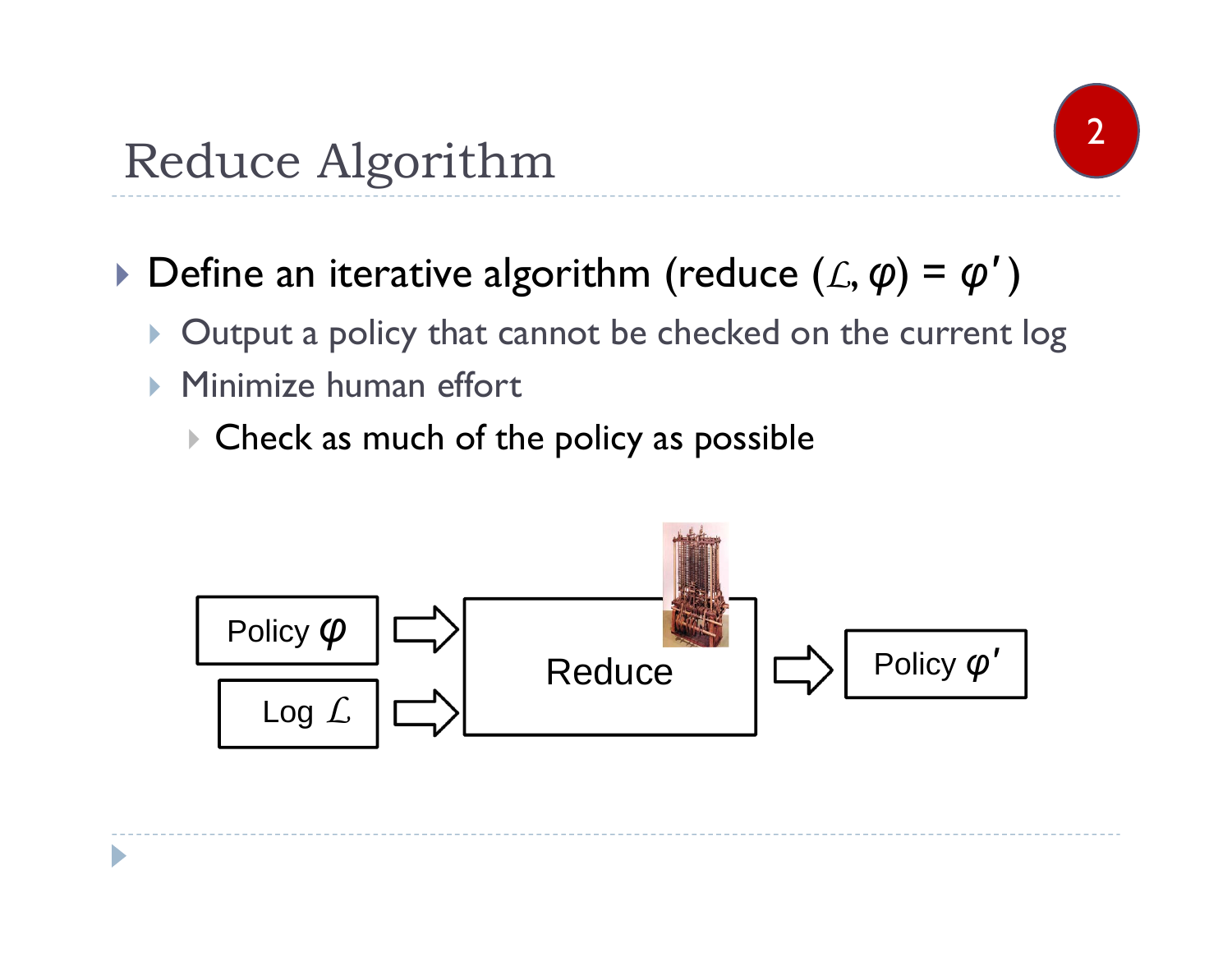

### Reduce Algorithm

 $\mathsf{Reduce}(\mathcal{L}_1, \bm{\varphi}_1) = \bm{\varphi}_2$  $\mathcal{L}_2$  >  $\mathcal{L}_1$  Reduce $(\mathcal{L}_2, \bm{\varphi}_2)$  =  $\bm{\varphi}_3$ … $\mathcal{L}_{n+1}$  >  $\mathcal{L}_n$  Reduce $(\mathcal{L}_n, \varphi_n) = \varphi_{n+1}$ 

If *φ1* only contains bounded future obligations, then eventually

- $\varphi_{n+1} \equiv \top$  (policy is satisfied); or
- $\varphi_{n+1} \equiv \perp$  (policy is violated); or
- *φn+1* contains only subjective predicates (needs human audit)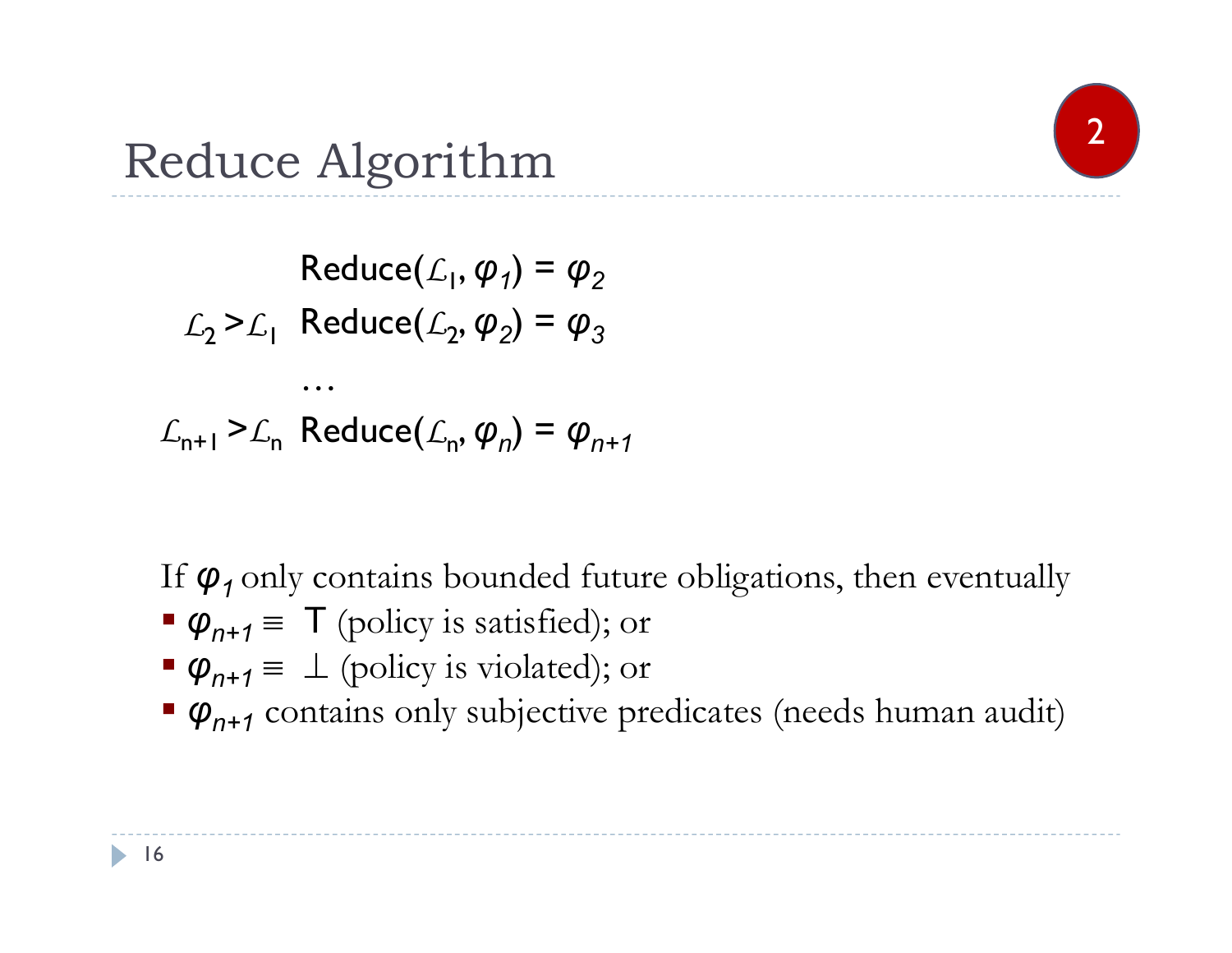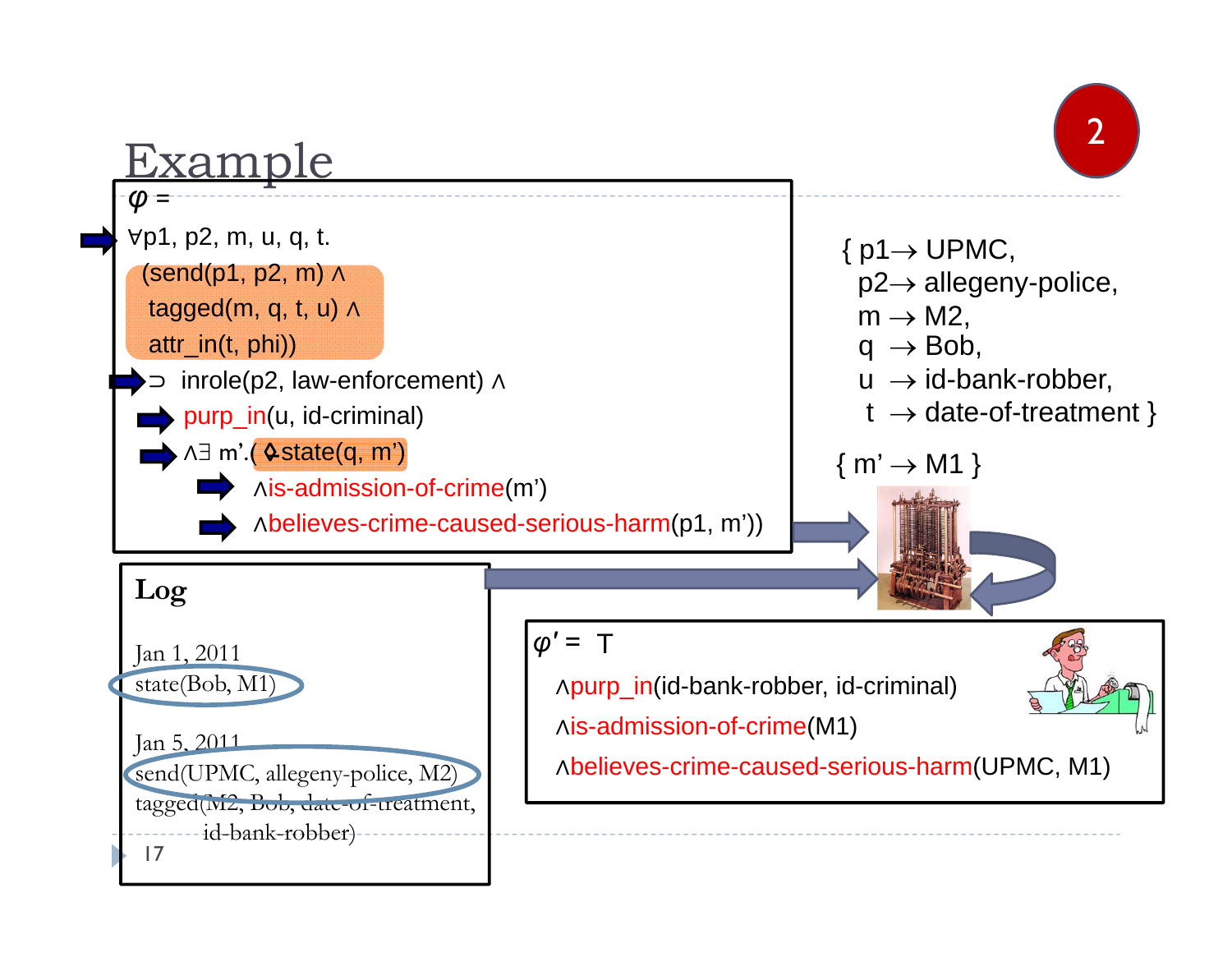

## Formal Properties 2

- $\triangleright$  Termination
- ▶ Correctness
	- If Reduce( $\mathcal{L}_1$ ,  $\boldsymbol{\varphi}_1$ ) =  $\boldsymbol{\varphi}_2$ , then  $\boldsymbol{\varphi}_1$  and  $\boldsymbol{\varphi}_2$  enforce the same policies on extensions of *L*1
- Minimality

D

If Reduce $(L_1, \varphi_1) = \varphi_2$ , then  $L_1$  does not have sufficient information to determine truth values of atomic predicates in *φ2*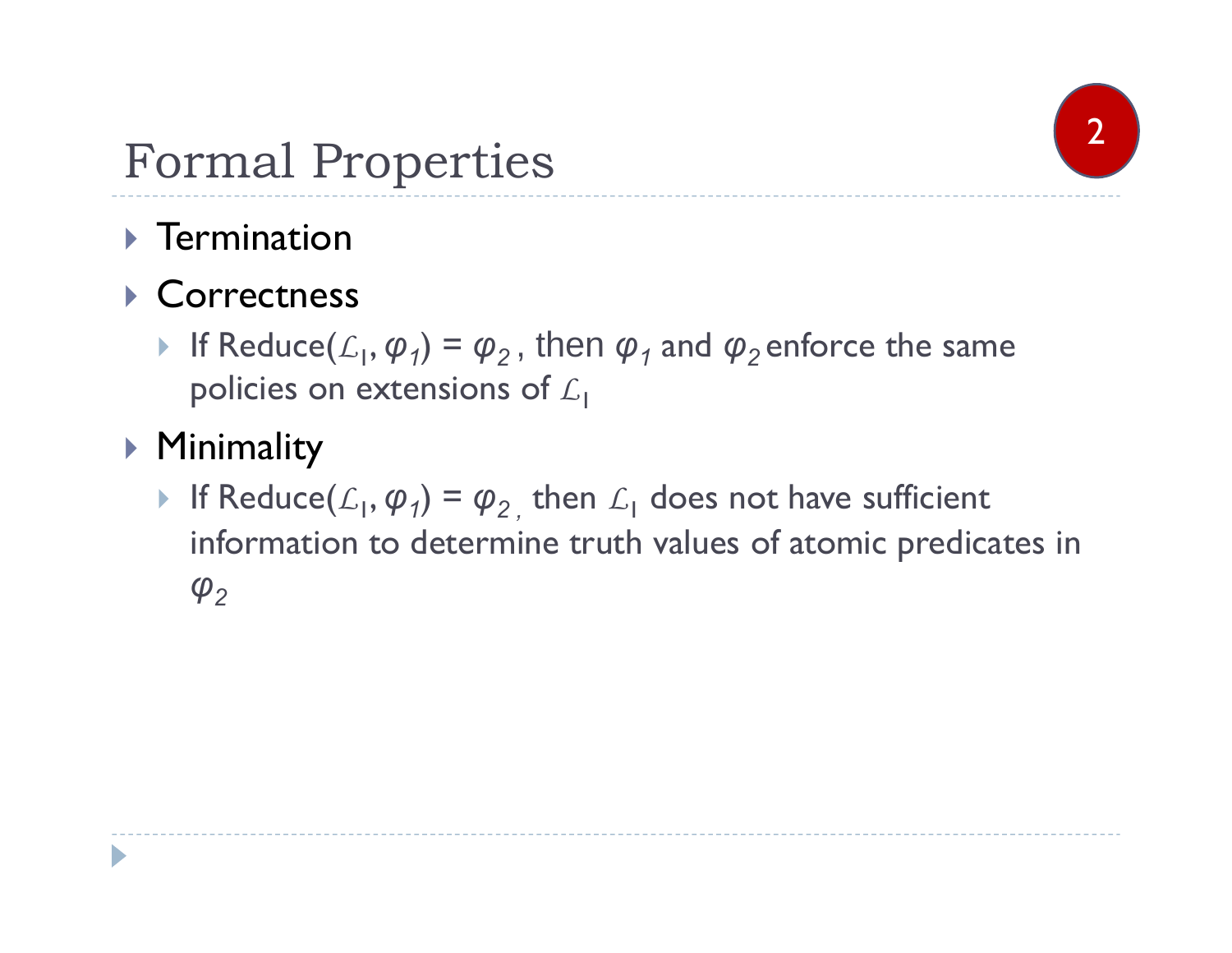## 2

### Minimality

*φ <sup>=</sup>* <sup>∀</sup>p1, p2 , m, u, q, t. (send(p1, p2, m) <sup>∧</sup> tagged(m, q, t, u) <sup>∧</sup> attr\_in(t, phi)) ⊃ inrole(p2 , law-enforcement) <sup>∧</sup> purp\_in(u, id-criminal) ∧∃ m'.( ≎state(q,m') <sup>∧</sup>is-admission-of-crime(m') <sup>∧</sup>believes-crime-caused-serious-harm(p1, m'))

#### **Log**

Jan 1, 2011 state(Bob, M1)

Jan 5, 2011 send(UPMC, allegeny-police, M2) tagged(M2, Bob, date-of-treatment, id-bank-robber) 19

### *φ' =* T

<sup>∧</sup>purp\_in(id-bank-robber, id-criminal)

<sup>∧</sup>is-admission-of-crime(M1)

<sup>∧</sup>believes-crime-caused-serious-harm(UPMC, M1)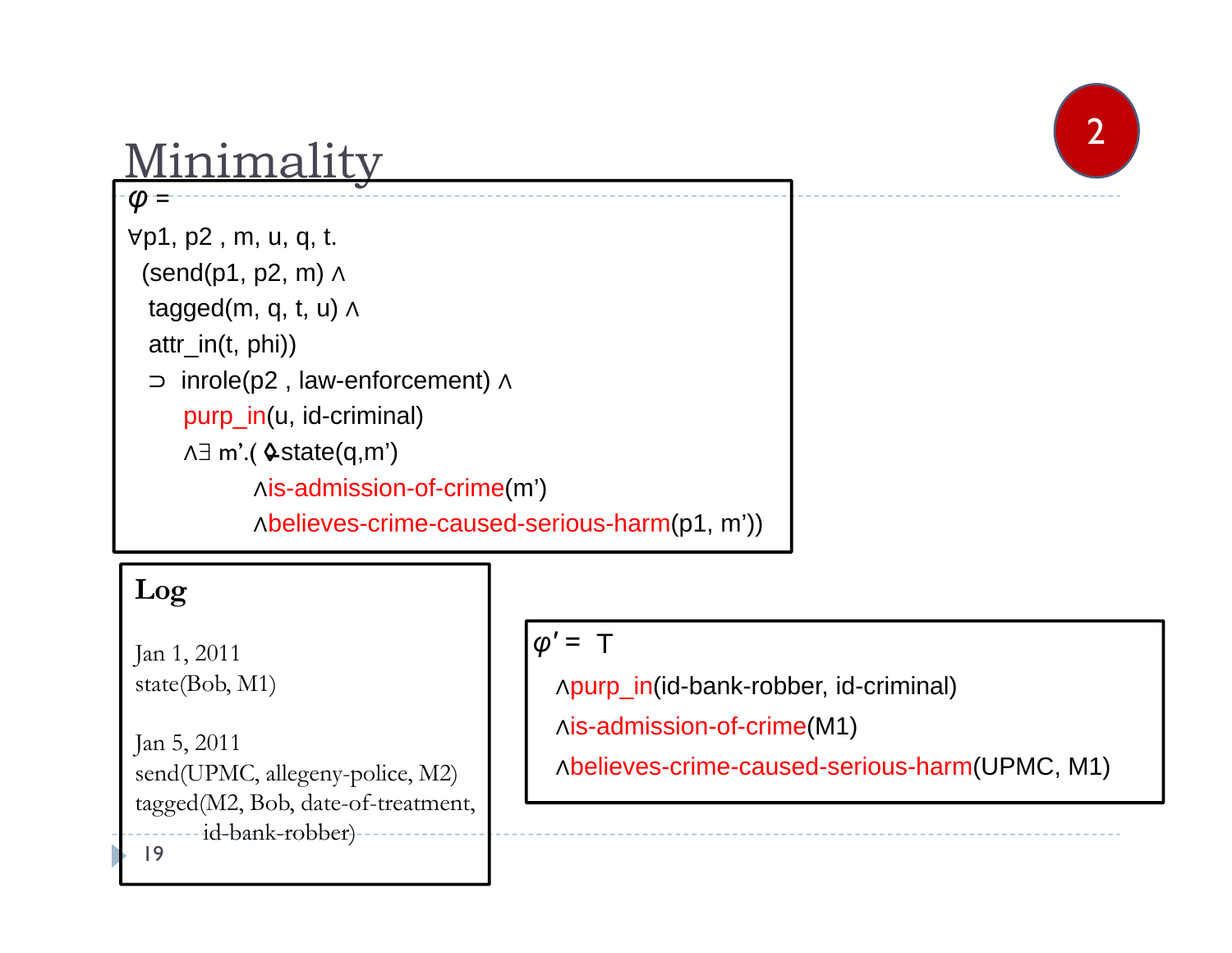

## HIPAA Case Study 2

D

 Reduce can automatically check 80% of all the atomic predicates

| Degree of automation | $#$ of clauses |  |  |  |
|----------------------|----------------|--|--|--|
| $100\%$              | 17             |  |  |  |
| $80\% - 99\%$        | 24             |  |  |  |
| $50\% - 79\%$        | 29             |  |  |  |
| $1\% - 50\%$         | 8              |  |  |  |
| $0\%$                |                |  |  |  |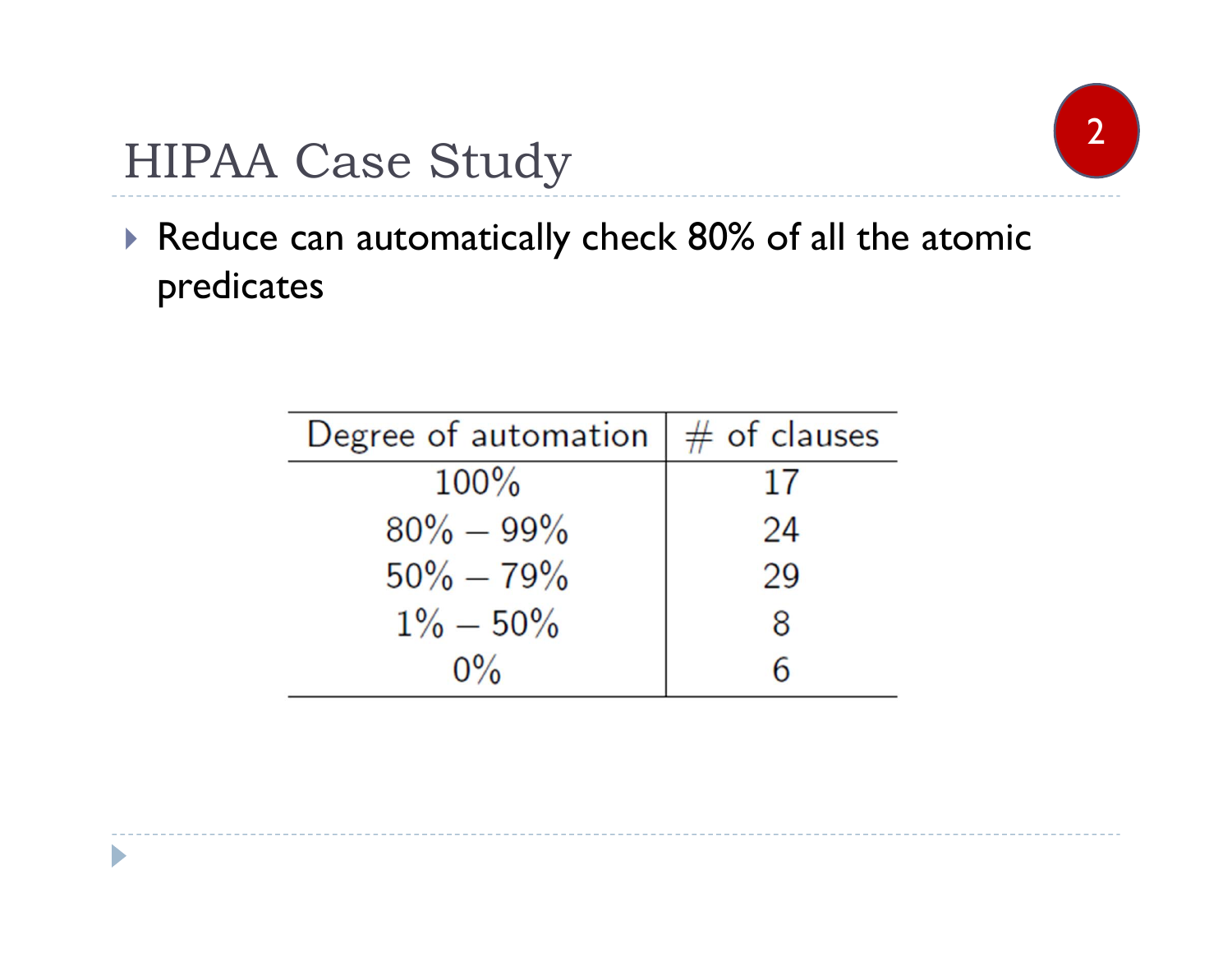

- $\blacktriangleright$  Human auditor can only check a subset of subjective predicates due to budgetary constraints
- **Question: How should auditor allocate the audit budget?**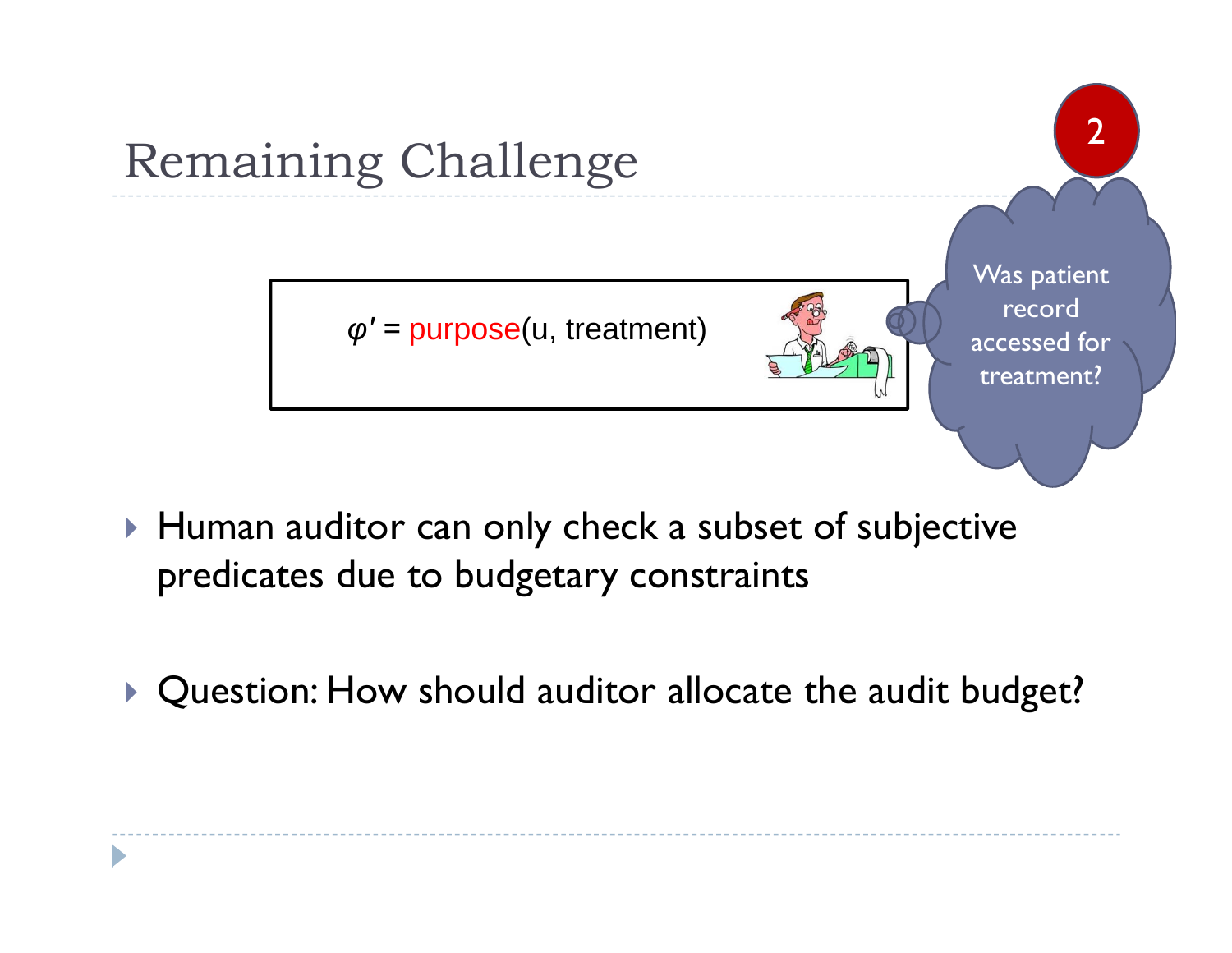

Risk Management Model (by example)



How many accesses of each type to inspect?

D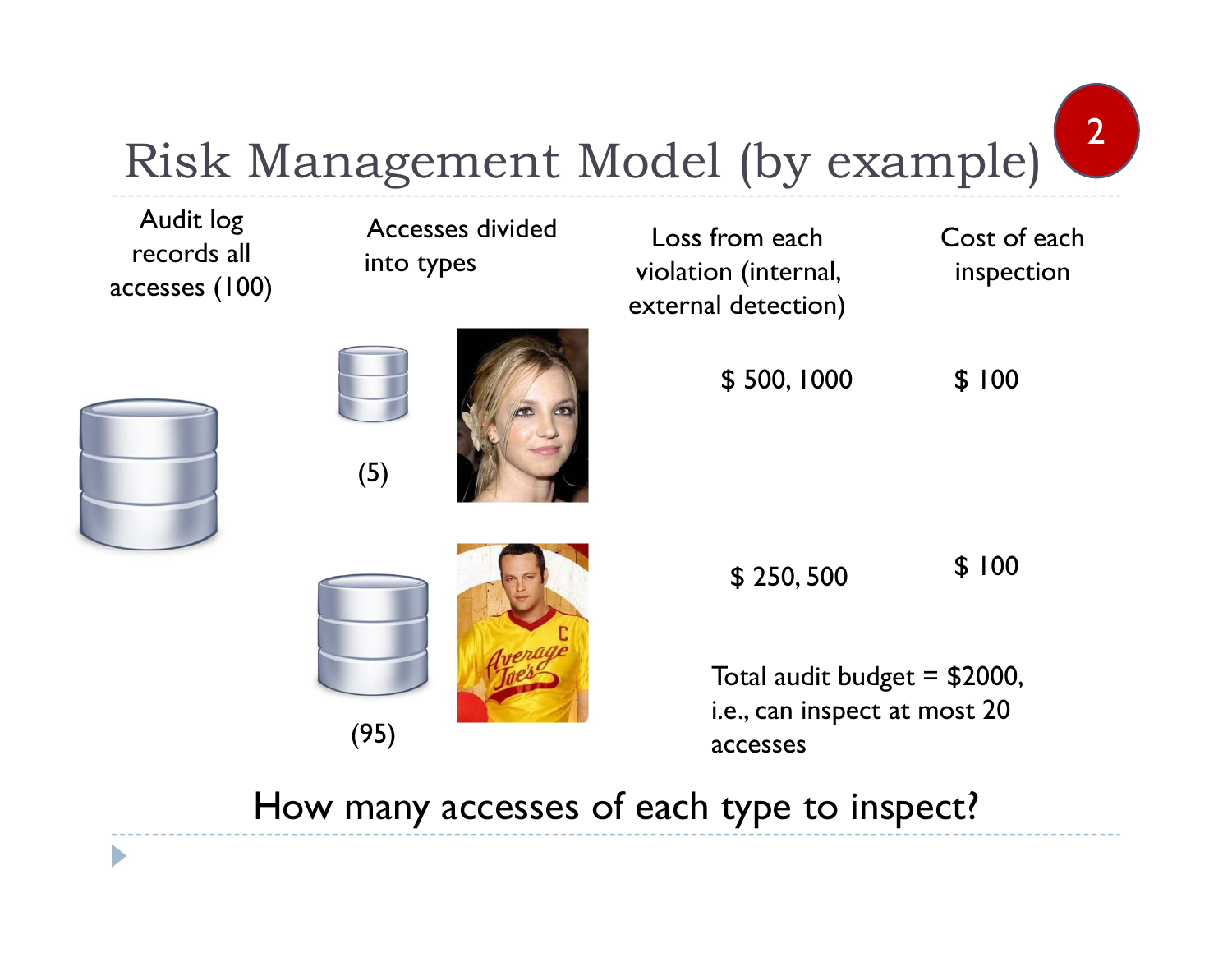

### Allocating Audit Budget Total audit budget  $= $2000$

### Accesses dividedinto types

 $\blacktriangleright$ 

### Initial Budget Allocation

| (5)  | \$500  | \$400  | \$300  | \$200  | \$100  | \$0    |
|------|--------|--------|--------|--------|--------|--------|
|      | \$1500 | \$1600 | \$1700 | \$1800 | \$1900 | \$2000 |
|      | 1/6    | 1/6    | 1/6    | 1/6    | 1/6    | 1/6    |
| (95) |        |        |        |        |        |        |

Example: All possible allocations are equally likely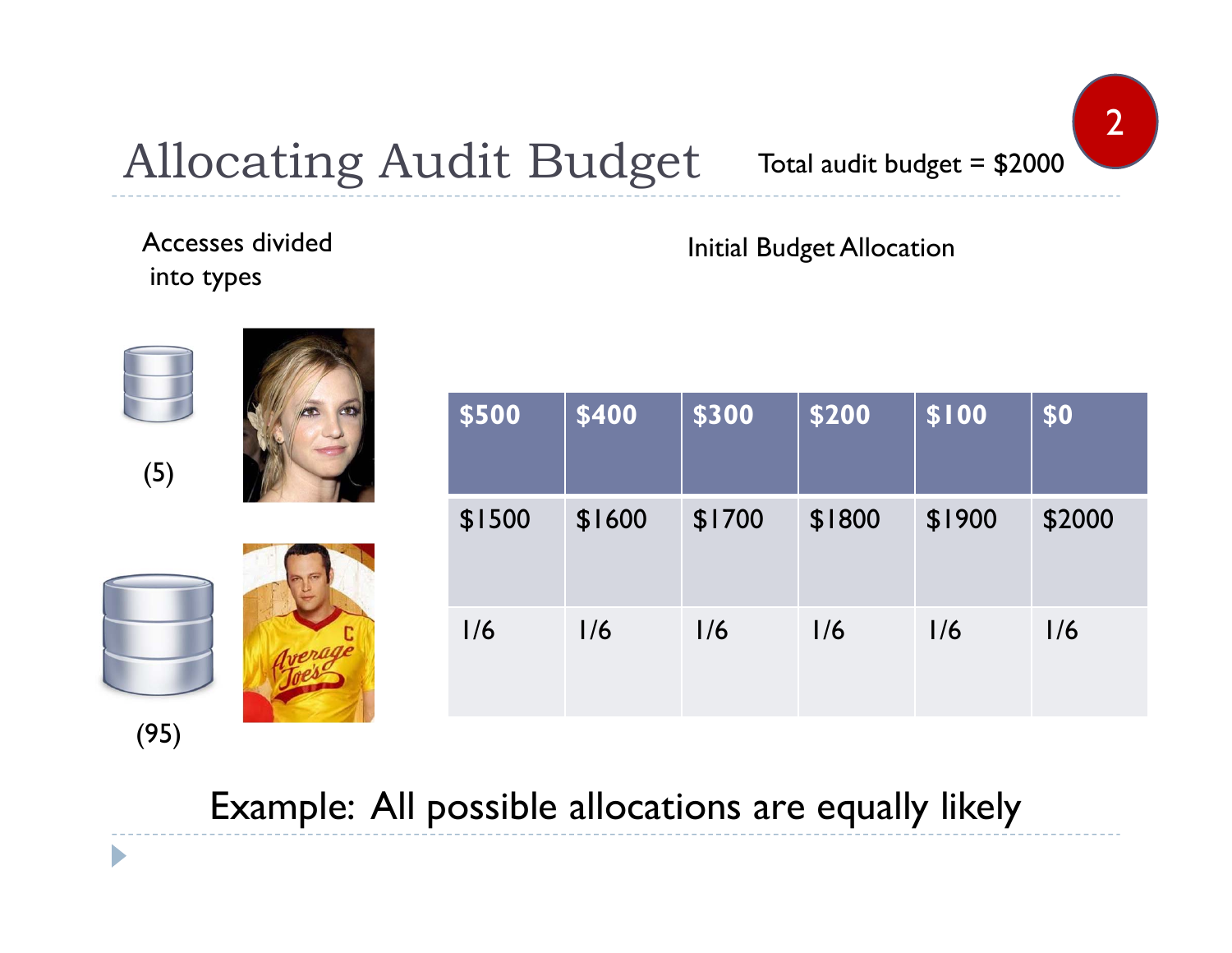### Observed Outcome

# 2

### Accesses dividedinto types

 $\blacktriangleright$ 

|      | <b>Allocated Budget</b> | <b>Observed Loss</b> |
|------|-------------------------|----------------------|
| (5)  | \$300                   | \$2000               |
|      | \$1700                  | \$1000               |
|      |                         |                      |
| (95) |                         |                      |

Higher loss from celebrity access violations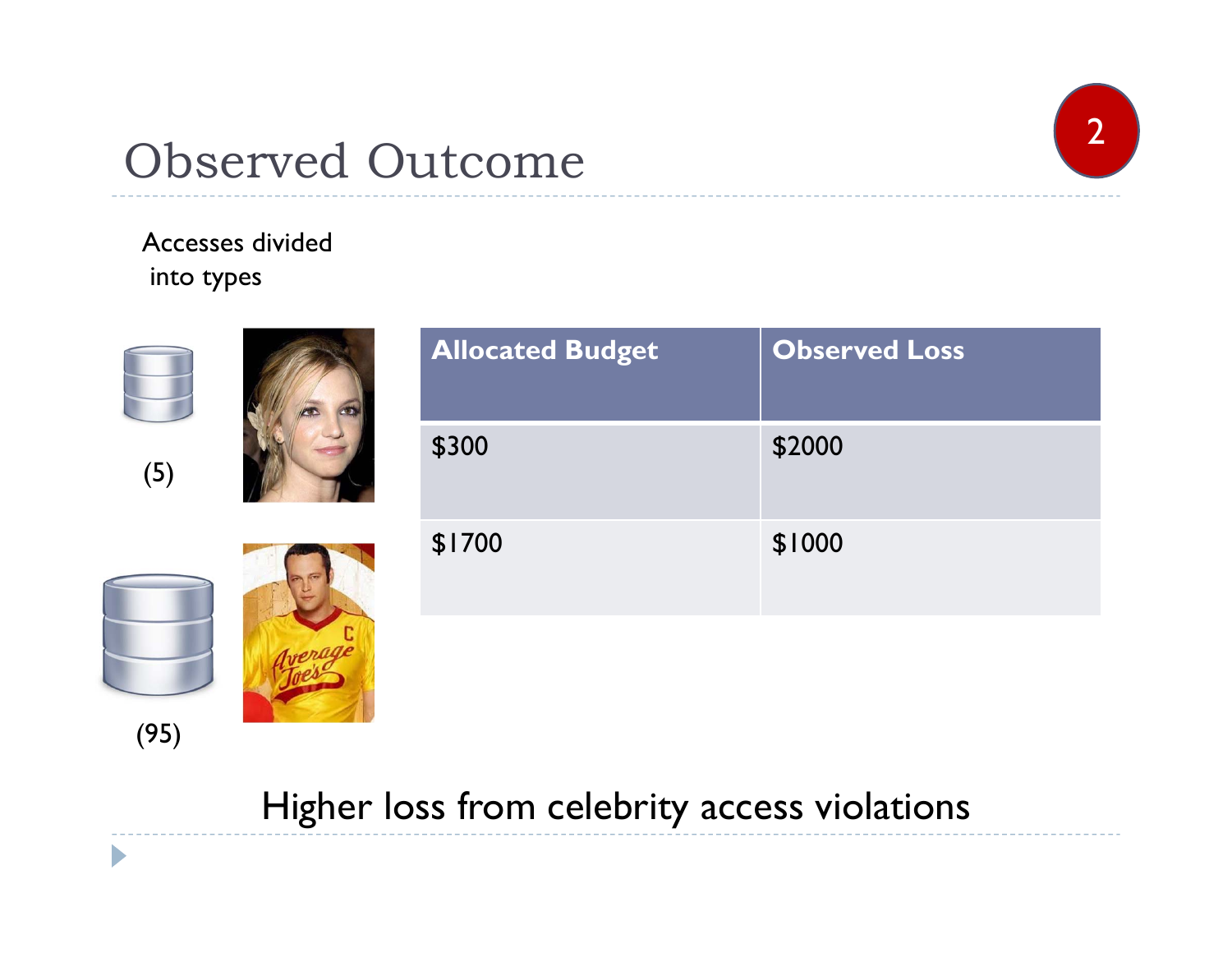

## Updating Audit Budget

Accesses divided

into types

 $\blacktriangleright$ 

### New Budget Allocation

| (5)  |  | \$500  | \$400  | \$300  | \$200  | \$100  | \$0    |
|------|--|--------|--------|--------|--------|--------|--------|
|      |  | \$1500 | \$1600 | \$1700 | \$1800 | \$1900 | \$2000 |
|      |  | 2/6    | 2/6    | 1/6    | 1/12   | 1/24   | 1/24   |
| (95) |  |        |        |        |        |        |        |

Observed loss used to update probabilities of allocations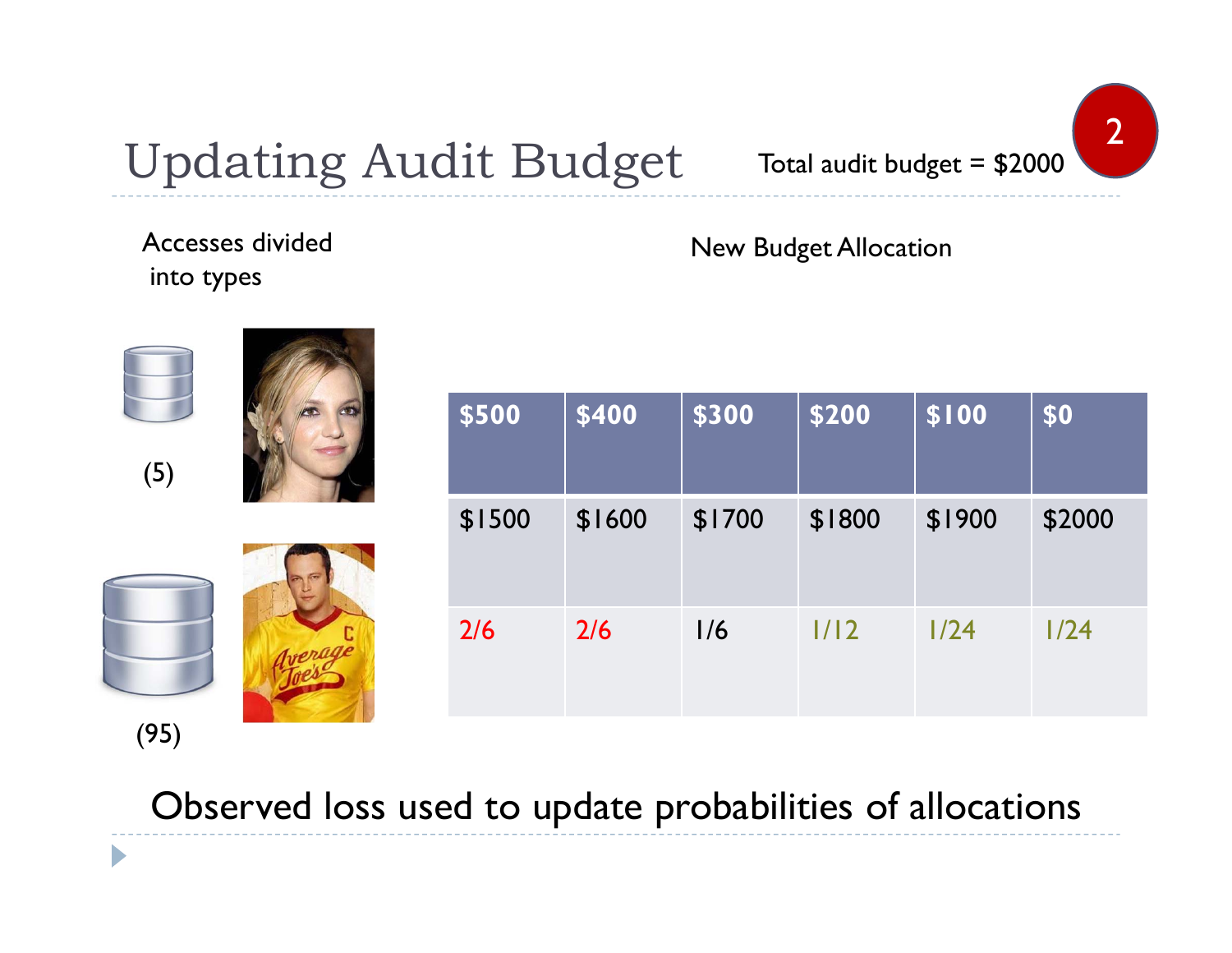

## Regret Minimizing Audits

- **Learns from experience to recommend budget allocation** for audit in each audit cycle
- Budget allocation is provably close to optimal fixed budget allocation
- $\blacktriangleright$  Technical approach: New regret minimization algorithm for repeated games of imperfect information (Online learning-theoretic technique)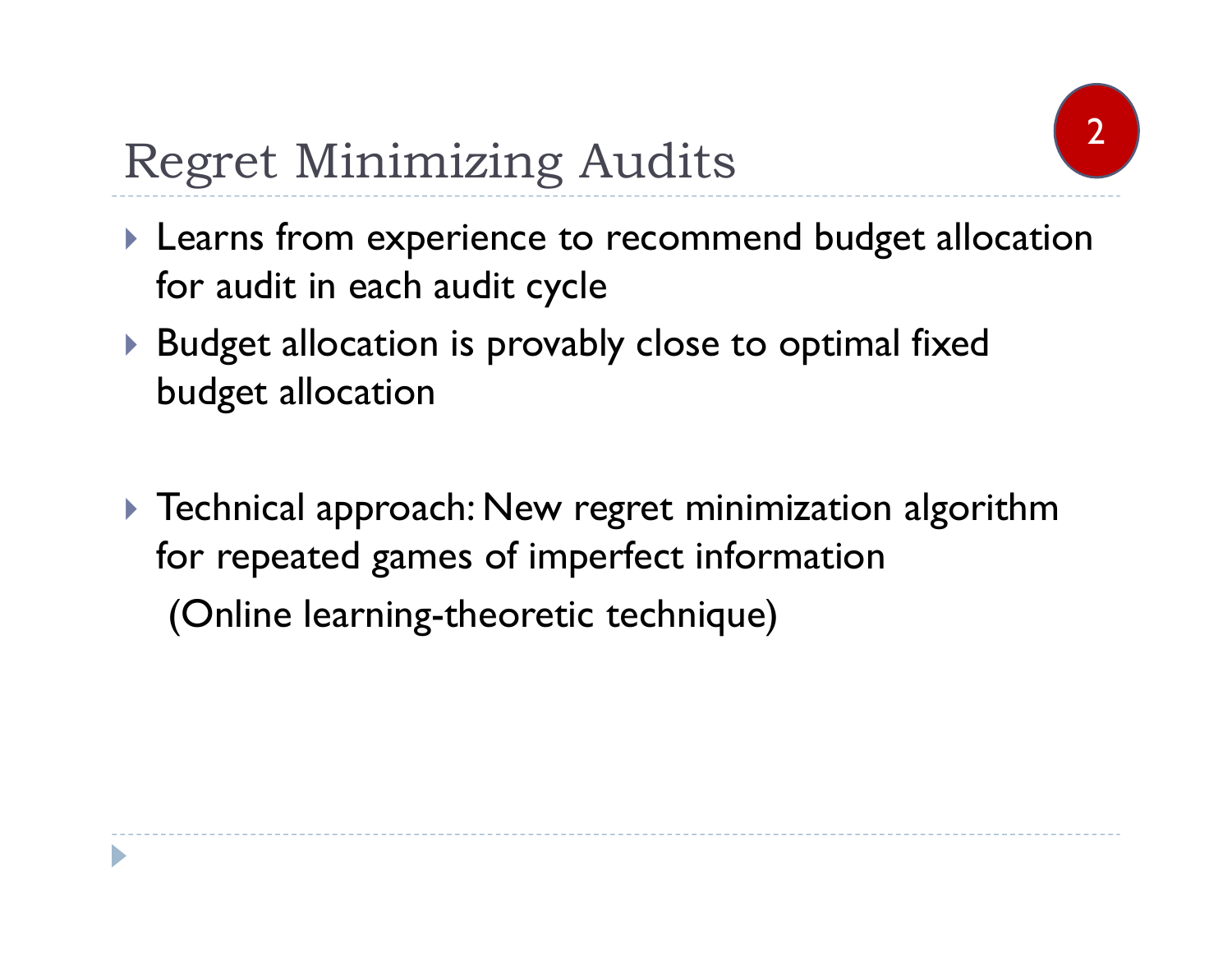### Take-away messages

- 1. Privacy laws represented in computer-readable language (logic)
	- $\blacktriangleright$ Complete formalization of HIPAA and GLBA
- 2. Automatic monitoring of audit logs
	- $\blacktriangleright$ Applies to significant part of HIPAA, GLBA
	- $\blacktriangleright$ Outputs residual policy involving subjective predicates
- 3. Learning algorithm guides human audit of subjective predicates in a manner that minimizes risk (regret)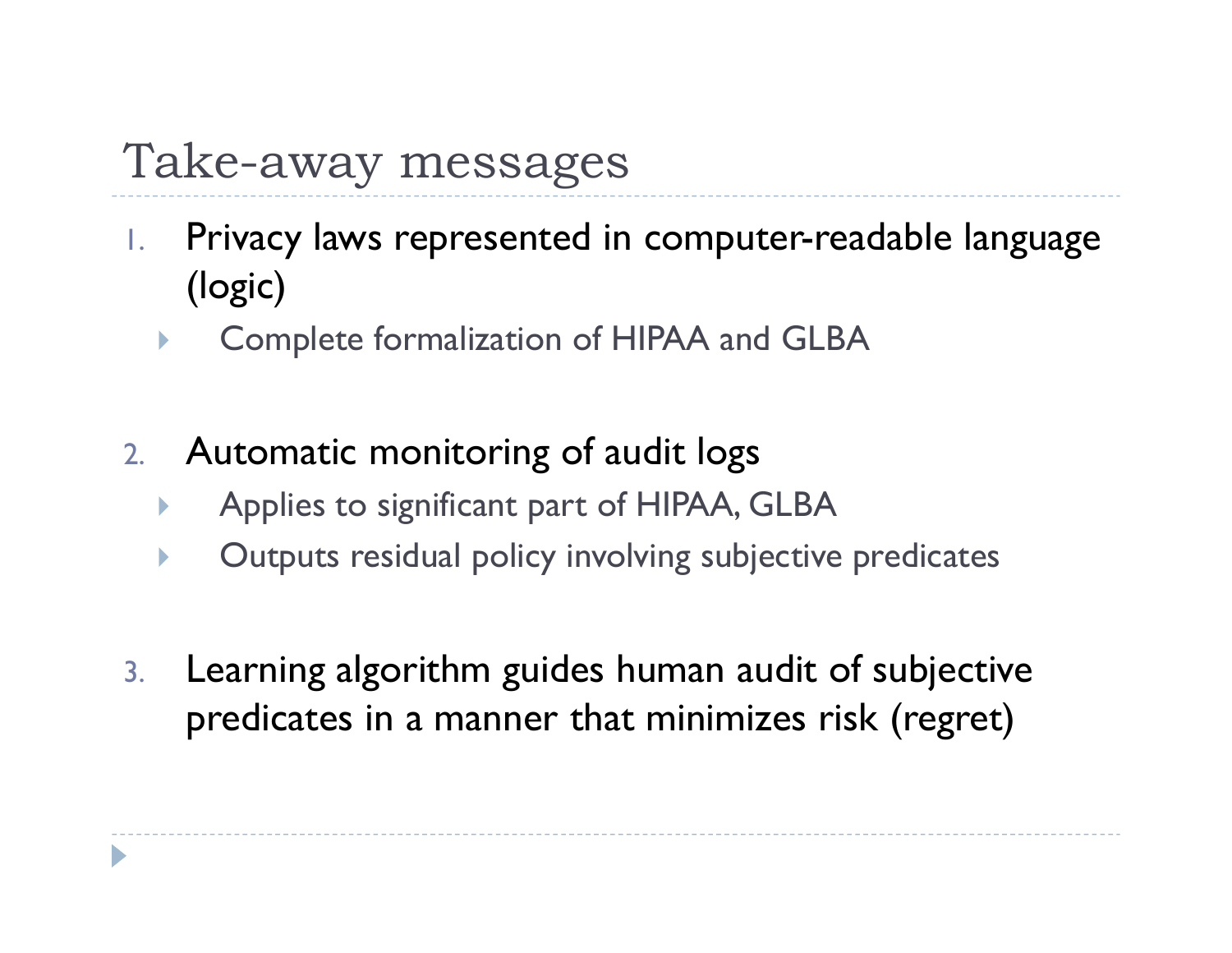### Approach



Monitoring and Audit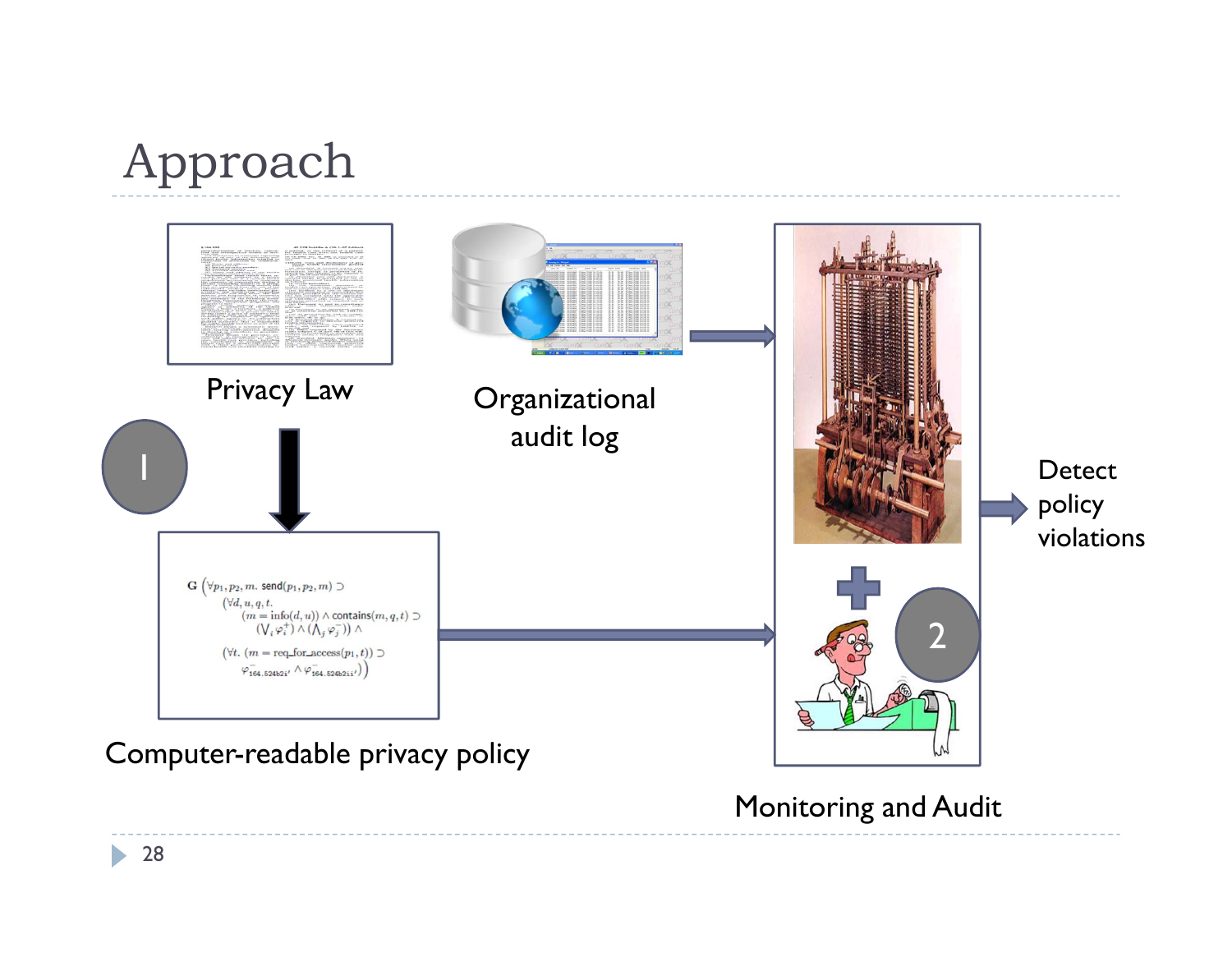## Bibliography

- 1.H. DeYoung, D. Garg, L. Jia, D. Kaynar, A. Datta, Experiences in the Logical Specification of the HIPAA and GLBA Privacy Laws, in *Proceedings of 9th ACM Workshop on Privacy in the Electronic Society*, October 2010.
- 2.D. Garg, L. Jia, A. Datta, A Logical Method for Policy Enforcement over Evolving Audit Logs, Technical Report arXiv:1102.2521, February 2011.
- 3. J<u>. Blocki, N. Christin, A. Datta, A. Sinha</u>, **Regret Minimizing** Audits: A Learning-Theoretic Basis for Privacy Protection, Technical Report CMU-CyLab-11-003, February 2011